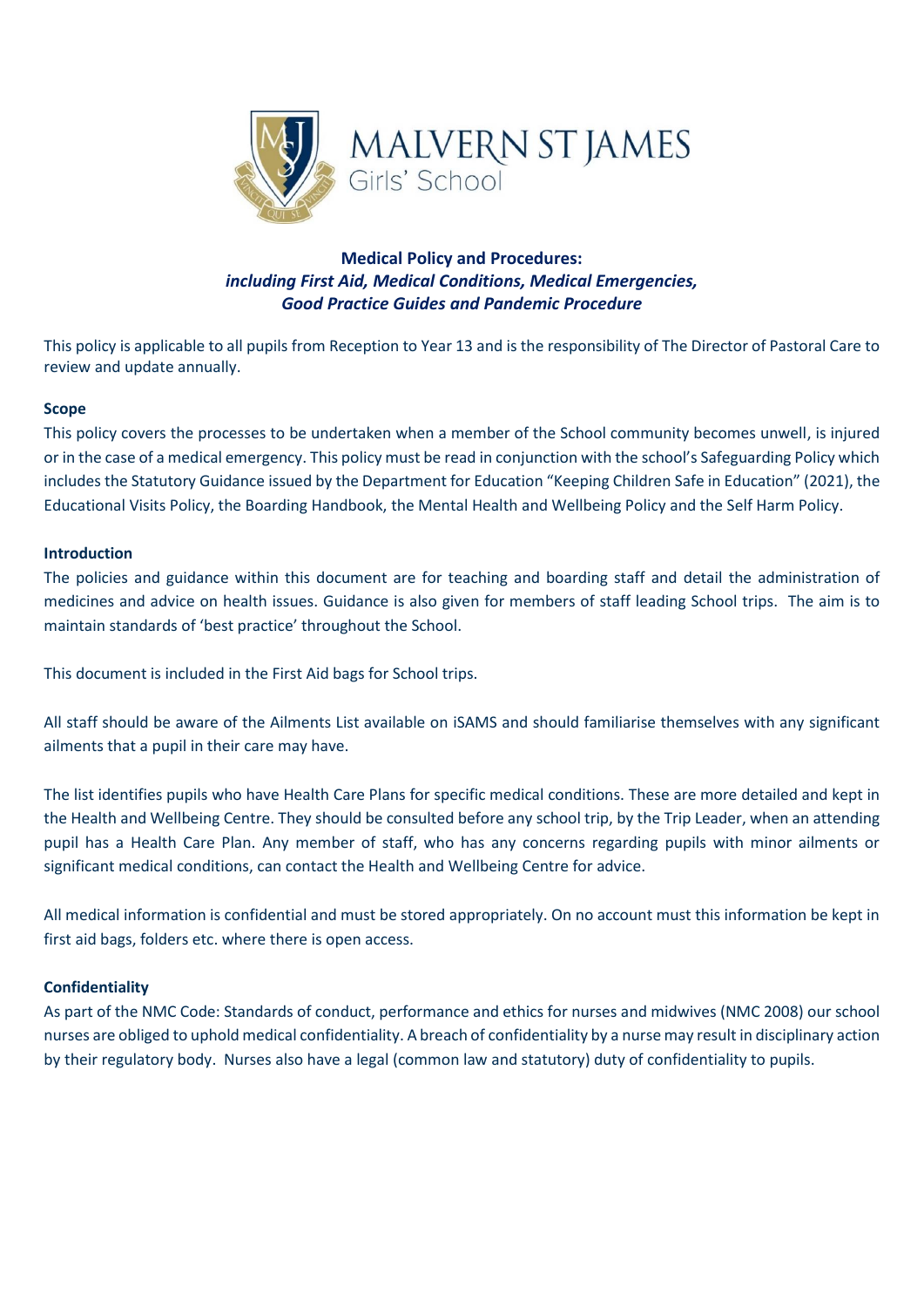#### **Nurses Statement**

In accordance with staff's professional obligations, medical information about pupils, regardless of their age, will remain confidential. However, in providing medical and nursing care for a pupil, it is recognised that on occasions the doctor and nurse may liaise with the Headmistress and other pastoral staff, boarding staff and parents or guardians, and that information, ideally with the pupil's prior consent, will be passed on as necessary.

With all medical and nursing matters, the doctor and nurses will respect a pupil's confidence except on very rare occasions when, having failed to persuade the pupil, or their authorised representative, to give consent to divulgence, the doctor or nurse considers that it is in the pupil's better interests or necessary for the protection of the wider community to pass information to a relevant person or body.

#### **First Aid**

First Aid will be administered to all pupils from EYFS to Year 13 by the School Medical Officer, Health and Wellbeing Centre Staff and/or designated First Aiders as listed. First Aiders will be retrained every 3 years.

#### **Staff and Qualifications**

Malvern St James has a Health and Wellbeing Centre staffed by a healthcare professional 24 hours per day. In addition, several members of staff, and all of the minibus drivers are qualified First Aiders. We also have access to a General Practitioner (known as the school Medical Officer) who holds four surgeries a week and is contactable in an emergency.

A list of all staff holding First Aid qualifications, including details about Paediatric First Aiders and requalification dates is available to staff on Teams. An updated version is emailed to all staff at the start of each academic year **(Appendix 1a)**

#### **Procedures in School**

First Aid boxes are located at various points around the School and on the School minibuses. An updated list of locations is available on Teams for reference **(Appendix 1b)** A Guide to First Aid is included along with a supply of plastic gloves that will be used when treatment is required, to avoid the risk of cross-infection. The contents of the medical kits are maintained by the Health and Wellbeing Centre staff in accordance with the Health and Safety (First Aid) Regulations 1981.

For minor incidents, pupils will be sent or escorted to the Health and Wellbeing Centre for attention. In incidents of a more serious nature, the casualty will not be moved (unless in immediate danger) and assistance will be requested from the Health and Wellbeing Centre or available First Aider. Appropriate treatment will be administered and a decision made whether to send for the School Nurse, if not already in attendance, or to call for an ambulance, or both. Telephones are available throughout the School.

The appointed person(s) will take charge of any incident that requires further assistance, e.g. ambulance being called, hospitalisation, etc. They should ensure that a pupil who is sent to hospital by ambulance is either:

- Accompanied in the ambulance at the request of paramedics
- Followed to a hospital by a member of staff to act in loco parentis until a relative arrives
- Met at hospital by a relative / guardian, where possible

The Health and Wellbeing Centre Nurse or First Aider need not be the member of staff to accompany the casualty to hospital, however, an appropriate member of staff should be sent. The Headmistress must be informed immediately of all emergency hospital visits.

The accompanying member of staff will keep a record of the nature of the injury/illness and any treatment given, on CPOMS (the school pastoral logging system. In the case of an accident, the Accident Form (available on Microsoft Teams)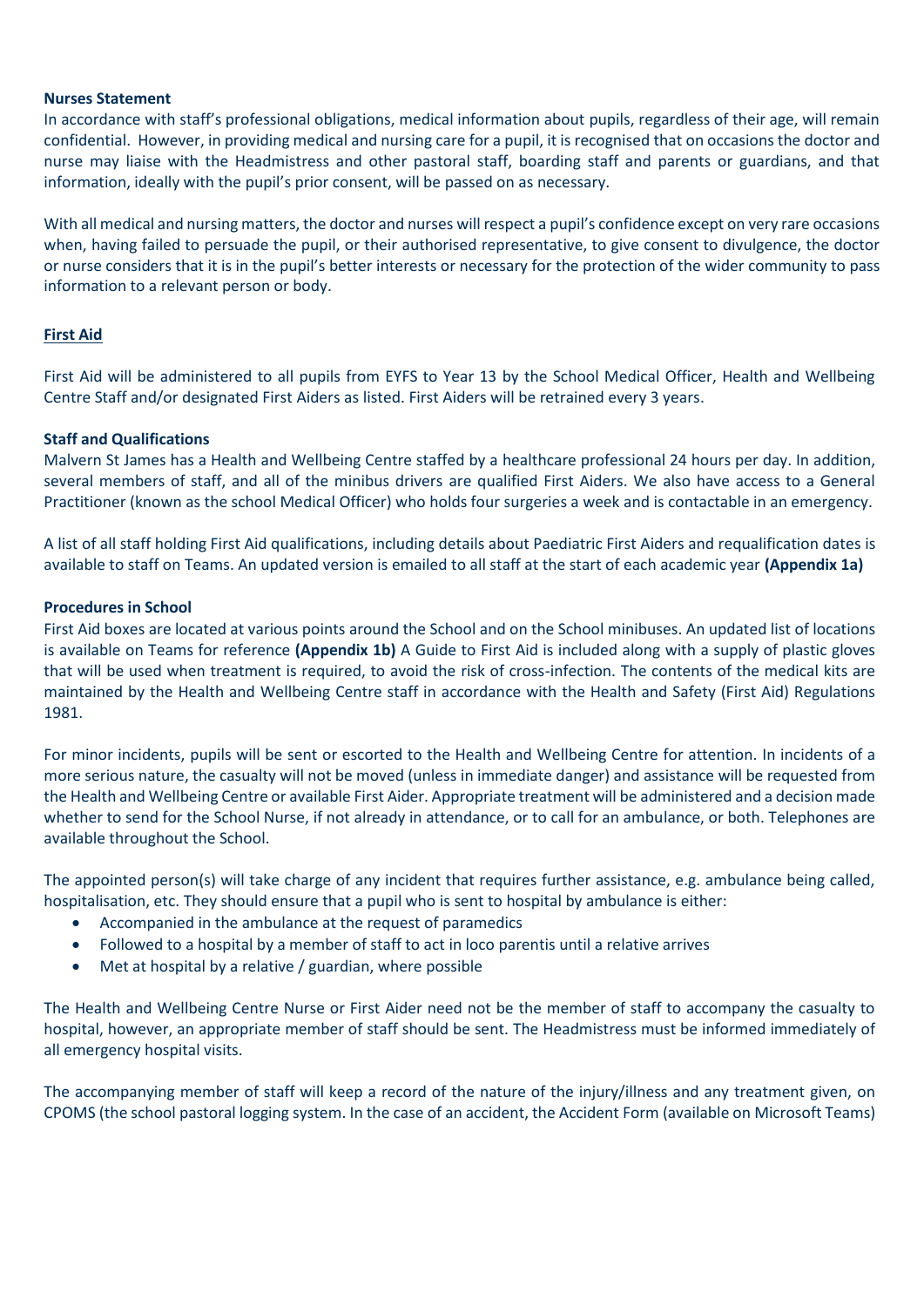must be completed by the appropriate person. The Health and Safety Officer will then forward the Accident Form to the Headmistress, Director of Pastoral Care and any other relevant member of staff. The Director of Operations and Compliance will assess the report and complete the RIDDOR (**Reporting of Injuries, Diseases and Dangerous Occurrences Regulations)** report if required.

### **In MSJ Prep (including EYFS)**

Commitments:

- There is always a Paediatric First Aider on site when EYFS children are present
- There is always at least one First Aider on site while pupils are at school
- There is always a first aider present on Prep Educational Trips
- There is always a Paediatric First Aider present on EYFS Trips

In addition to the school records, parents in the Prep Department are alerted if their child has received First Aid, by a conversation or an email and it is then logged on CPOMS with details of the illness/injury and any treatment given. Written information about First Aid will be recorded in a pupil's book-bag, but teachers aim to catch parents personally to discuss any accidents wherever possible.

Pupils visiting MSJ provide a completed mini Health Questionnaire which gives details of any medical conditions and allergies as well as contact numbers for parents / guardians. If a visiting pupil is unwell or injured during their time at MSJ, they will be cared for in the Health and Wellbeing Centre and the parent / guardian will be informed.

Prior to starting at MSJ, parents / guardians are told the following:

- A child may not come back to school for 48 hours after symptoms of infectious vomiting or diarrhoea have ceased
- If a child contracts a notifiable disease, parents/guardians will notify the school immediately

#### **On the Games Field and in Classrooms**

- Where there is an incident on the Games Field, the member of staff in charge must have access to a telephone or carry with them a mobile telephone
- All Departments in the school have at least one member of staff with current First Aid certificate and this person should be called to attend the incident where possible
- The Staff member teaching the lesson should send the pupil to the Health and Wellbeing Centre providing they are able and well enough; they can be accompanied by another pupil/member of staff for support
- If the pupil is unable to get to the Health and Wellbeing Centre, then a member of staff should contact the Health and Wellbeing Centre and the nurse will attend the pupil at the location where their injury occurred
- In the event that the nurse is unable to leave the Health and Wellbeing Centre they must be relieved by another member of staff
- The parents will be contacted by a member of the Health and Wellbeing Centre
- The Staff member who witnessed the incident must provide a report via email to the Health and Wellbeing Centre
- The Staff member who witnessed the incident must carry out a courtesy follow-up call to parents
- For treatment of head injuries, please see **Appendix 2**
- For advice on the treatment of specific medical conditions, please see **Appendix 3**

#### **Out of School**

This section should be read in conjunction with the Educational Visits Policy.

Wherever possible a qualified First Aider should accompany all School trips and expeditions. It is appreciated that, in some situations, this will not be possible. However, there is always a First Aider present on Prep trips and there is always a Paediatric First Aider present on EYFS trips.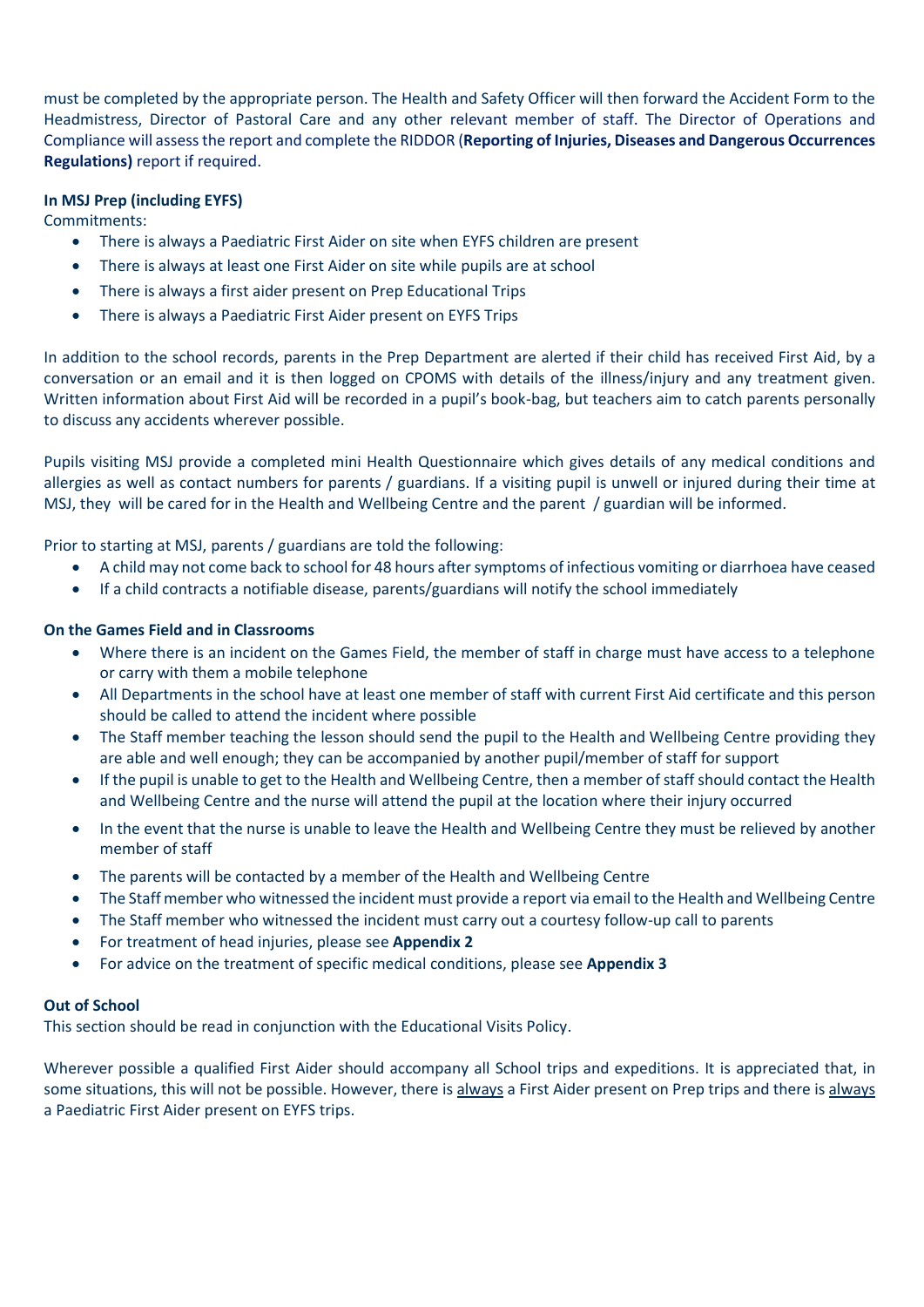The member of staff responsible for the trip will generate a copy of the Medical Ailments list relating to the pupils attending the trip available on iSAMS. Support from the Educational Visits Co-ordinator can be sought if required.

A school mobile telephone or a personal equivalent must be taken on trips and expeditions out of school.

If the trip is via minibus or coach, these will carry a first aid kit. The Trip Leader will also carry a first aid kit and any medication required by individual pupils. Any medication or first aid administered should be recorded for reporting back to the Health and Wellbeing Centre, Boarding House and parents.

#### **Accident Forms**

Details of every accident must be recorded on the accident form (available on Microsoft Teams) by the Health and Wellbeing Centre staff or the member of staff who was in charge at the time of the incident, as appropriate. Completed forms will be filed in Smartlog. The same procedure must be used for near-miss incidents. All accidents are reported to the Director of Operations and Compliance to ensure the prevention of future accidents where possible.

#### **Reporting to Parents**

The Health and Wellbeing Centre will ensure that parents and, for Boarders, the Housemistress, are notified of any illness or injury that requires the pupil to be kept in the Health and Wellbeing Centre for longer than 2 hours, or requires them to be hospitalised.

In the case of day pupils, parents should be encouraged to collect their child from the Health and Wellbeing Centre and take them home if an illness or injury prevents them from returning to lessons. Boarders will be cared for either in the Health and Wellbeing Centre when isolation or quiet rest is required, or within the boarding area if injury or illness permits. Guardians should be encouraged to collect boarding pupils where illness or injury prevents them from returning to school within the near future.

#### **Reporting to HSE**

All accidents involving staff, pupils and visitors will be reported initially to the Director of Operations and Compliance, who will then report to the Health and Safety Executive in line with the legal requirements under RIDDOR (Reporting of Injuries, Diseases and Dangerous Occurrences Regulations, 1995 as amended 2012) (Incident Contact Centre (ICC) – 0845 300 99 23) The Director of Operations and Compliance is responsible for RIDDOR reporting where necessary.

#### **Pupils with Ongoing Medical Conditions**

On entry to the School, every pupil's parent or guardian is required to complete a 'Health Questionnaire'. This form provides the School Health and Wellbeing Centre with information about pupils' past medical history. The only personnel allowed to gain access to this information in full, are members of the Health and Wellbeing Centre Team. The information required to keep the child safe whilst in School is then entered into iSAMS. For example, allergies requiring an adrenalin auto-injector **(Appendix 4)** or a history of asthma **(Appendix 5)**. The Wellbeing Centre also draw up an anaphylaxis list and an asthma list. These are displayed in the staff room and other areas deemed appropriate in order to ensure the safety of those pupils.

#### **Health Care Plans**

Once MSJ is informed that a pupil has a chronic or life-threatening condition a meeting is scheduled by the Health and Wellbeing Centre to discuss what support may be needed. This meeting will include parents/guardian, the pupil (if old enough), school health staff, the Director of Pastoral Care and the pupil's previous teacher, if applicable. Health care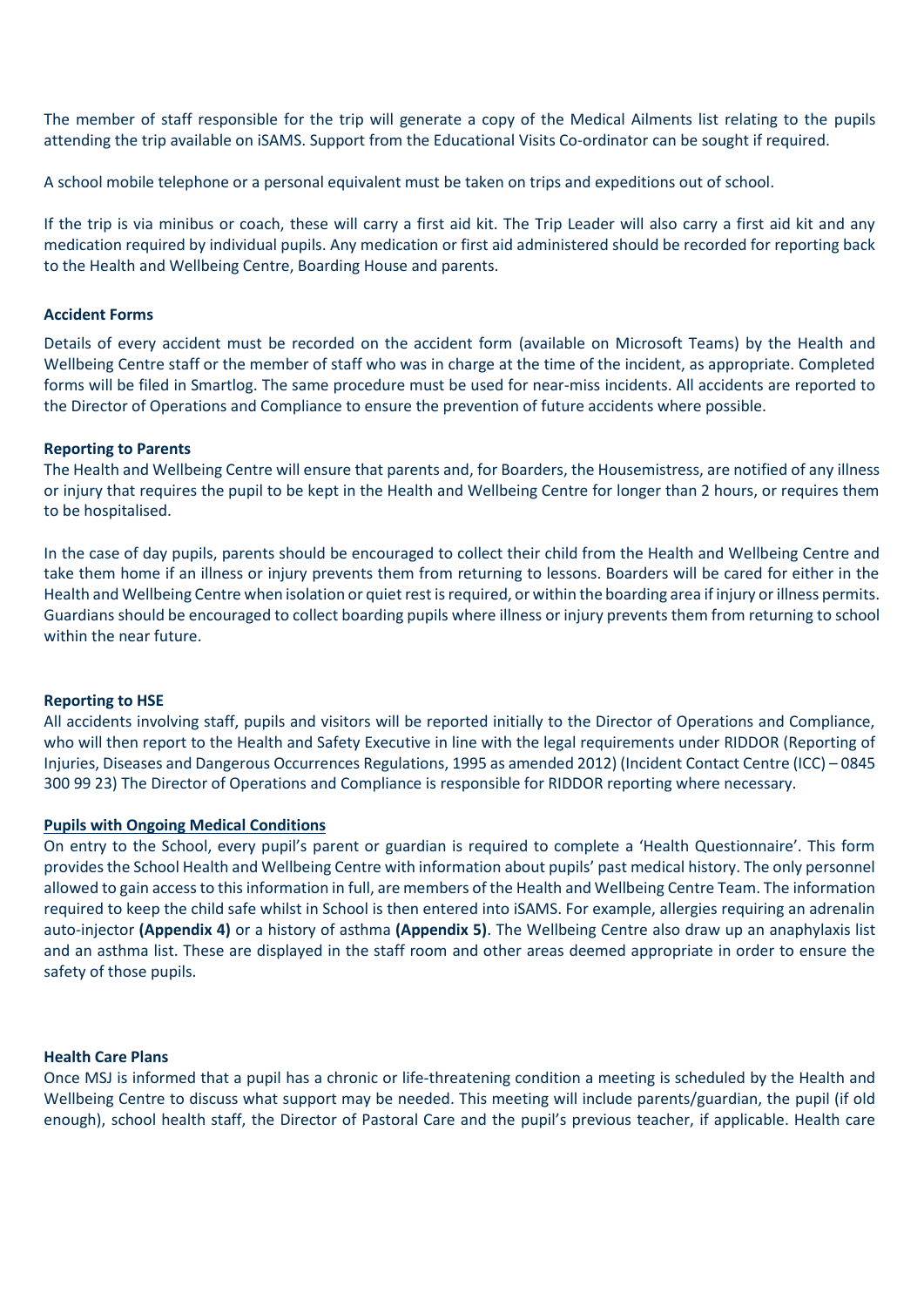providers, such as the pupil's paediatrician will be invited or asked to provide information in writing. The meeting should take place before the pupil starts at MSJ.

The purpose of this meeting will be to produce a written document outlining a health care and emergency plan that clearly describes the services the pupil may need. The following information should be in the document:

- A brief medical history
- Any special educational or emotional needs
- Medicine or procedures required during the school day
- Special dietary needs
- Transportation needs
- Possible problems, special precautions
- Paediatrician's name and contact details
- Emergency plans and procedures (including whom to contact)

The goal of this meeting is to develop a written plan that clearly describes the services the pupil needs. This plan outlines exactly what health care the pupil will receive and provides information for any emergency treatment that may be required.

Parents will be asked to give their consent for the Health and Wellbeing Centre Staff to administer any medication or emergency treatment. If a child requires a controlled medicine or special procedures, the school must receive written instructions from a relevant medical practitioner.

Health Care Plans should be reviewed annually to ensure they continue to meet a pupil's needs. It is the parents' responsibility to inform the school of any changes to a pupil's condition or medical needs between review dates. For advice on all relevant medical conditions for boarding staff and teachers please see **Appendices 6,7 & 8**. Specific advice on Medical Emergencies can be found in **Appendix 9.**

The school Pandemic Procedure can be found in **Appendix 10**.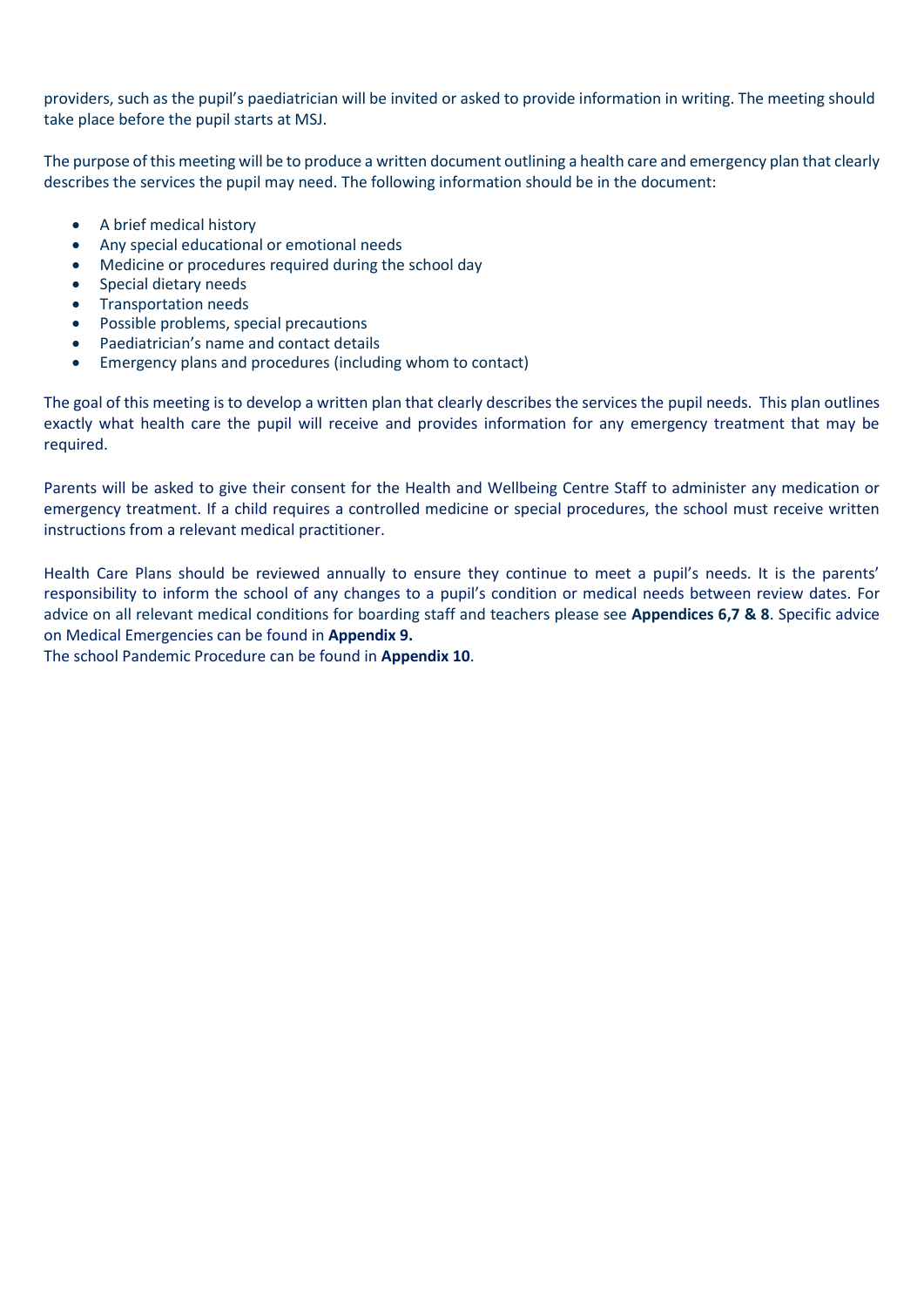# **List of Appendices**

| <b>Appendix 1</b> | <b>First Aid</b><br>current list of First Aiders including specific qualification and expiry date<br>location of all First Aid Boxes around school                                                                                                                                                |  |  |
|-------------------|---------------------------------------------------------------------------------------------------------------------------------------------------------------------------------------------------------------------------------------------------------------------------------------------------|--|--|
| <b>Appendix 2</b> | <b>Head Injuries</b><br>treatment<br>head bump letter                                                                                                                                                                                                                                             |  |  |
| <b>Appendix 3</b> | <b>Advice on Medical Conditions for Boarding Staff and Teachers</b><br>abdominal pain<br>colic<br>diabetes<br>diarrhoea and vomiting<br>epilepsy<br>insect bites or allergic reactions<br>nose bleeds<br>period pain<br>splinters<br>toothache<br>upper respiratory tract infection (common cold) |  |  |
| <b>Appendix 4</b> | <b>Adrenaline Auto-Injectors</b><br>storage<br>guidance for use<br>staff training (including list of those currently trained)                                                                                                                                                                     |  |  |
| <b>Appendix 5</b> | <b>Asthma</b><br>guidance for treating asthma<br>emergency asthma kits<br>example letter to parents                                                                                                                                                                                               |  |  |
| <b>Appendix 6</b> | <b>Good Practice Guide</b><br>disposal of bodily fluids<br>control of head lice<br>hot water bottles & heat pads<br>steam inhalations                                                                                                                                                             |  |  |
| <b>Appendix 7</b> | <b>Homely Remedies Guide</b><br>which homely remedies can be used and amounts to be given<br>when to give homely remedies<br>when to contact the Health and Wellbeing Centre<br>Piriton administration<br>Paracetamol administration<br>medication record form                                    |  |  |
| <b>Appendix 8</b> | <b>Administration of Medication</b><br>prescription drugs<br>non-prescription medication<br>safe storage, dispensing and recording of medicines<br>disposal of medicines<br>self-medication risk assessment (years 9-13 only)<br>summary of annual medical talk to Sixth Form                     |  |  |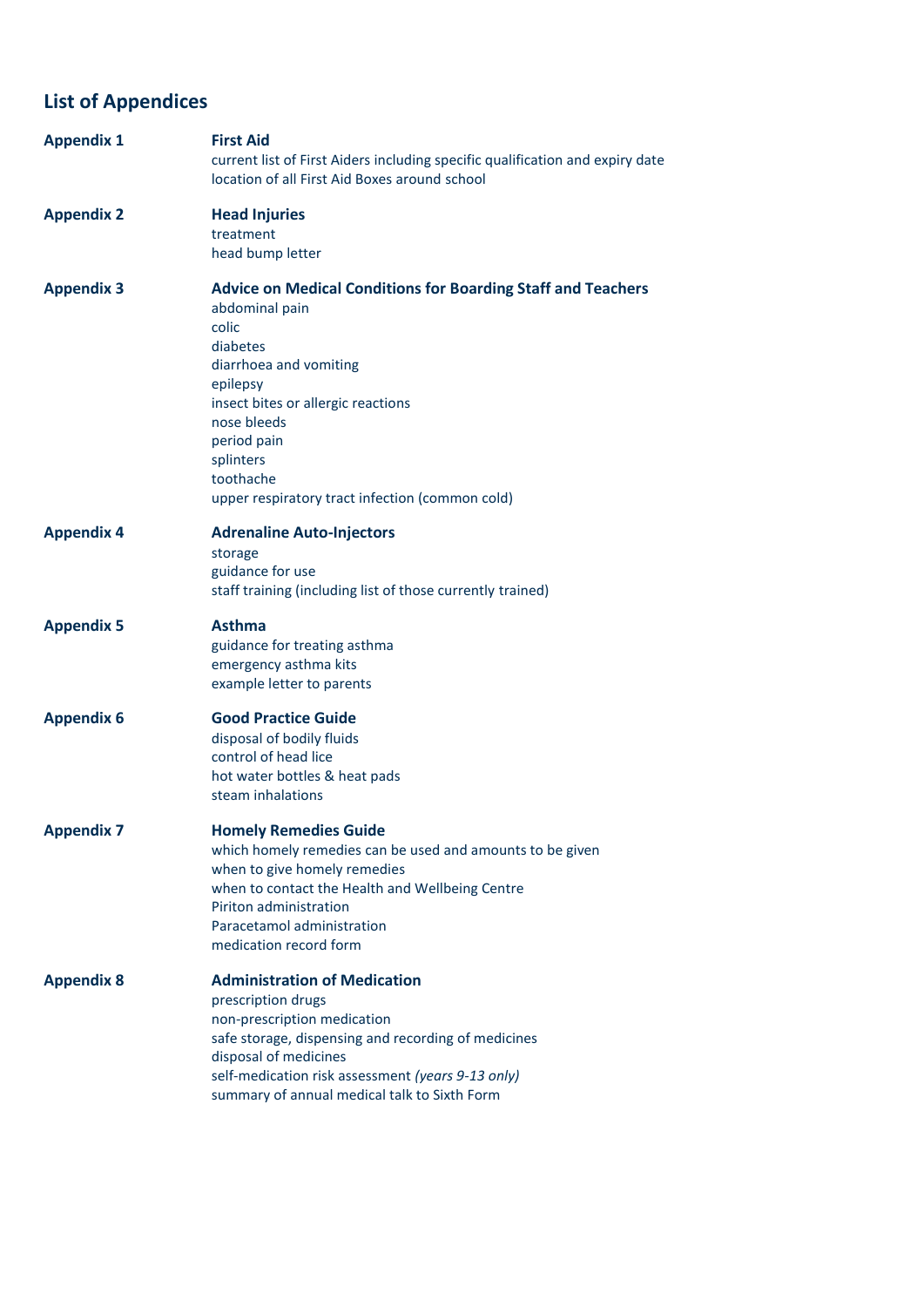| <b>Appendix 9</b>  | <b>Medical Emergencies Procedure</b> |
|--------------------|--------------------------------------|
| <b>Appendix 10</b> | <b>MSJ Pandemic Procedure</b>        |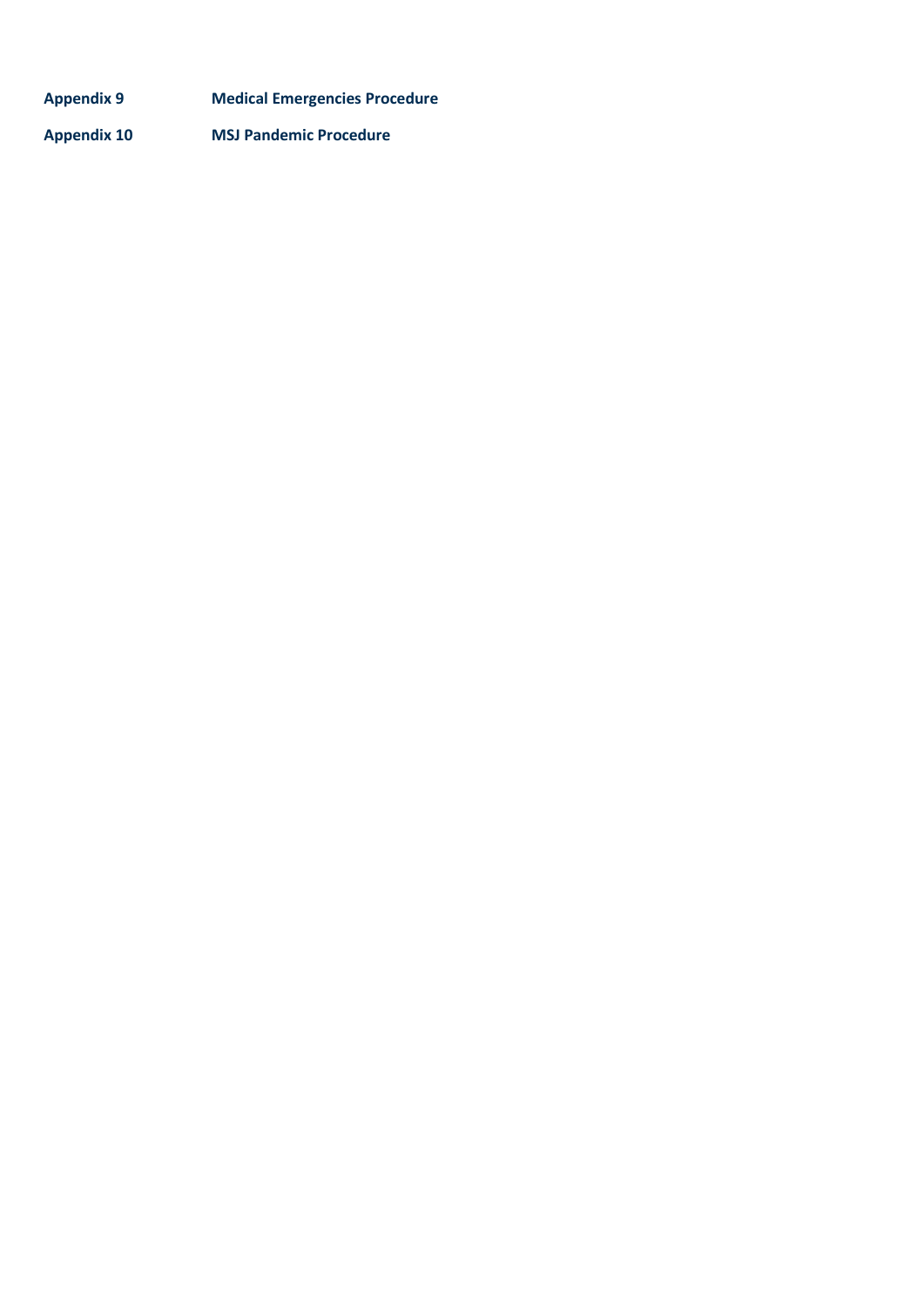## **Appendix 1a – First Aiders**

| <b>Department</b>              | <b>Name</b>                  |
|--------------------------------|------------------------------|
| Operations                     | <b>BEMAND, Maxine</b>        |
| Operations                     | <b>INMAN, Helen</b>          |
| Operations                     | SHEPPARD, Sally              |
| <b>Operations</b>              | <b>STEPHENS, Julie</b>       |
| Operations                     | <b>WEATHERHEAD, Philippa</b> |
| <b>Airport Escort</b>          | JENKINSON, Vivien            |
| <b>Airport Escort</b>          | <b>TURNER, Joan</b>          |
| Art                            | <b>WEISSBERG, Diana</b>      |
| <b>Biology</b>                 | PHIPPS, Natasha              |
| <b>Boarding (Benhams)</b>      | HAW, Keri                    |
| <b>Boarding (Greenslade)</b>   | DIN, Violeta                 |
| Boarding (Greenslade)          | <b>WUIDART GRAY, Holly</b>   |
| <b>Boarding (Mount)</b>        | DUFFY, Orla                  |
| Boarding (Poulton)             | DAVIES, Sophie               |
| <b>Boarding Assistant</b>      | MILNER, Mae                  |
| Catering                       | JAMES, Michelle              |
| Catering                       | WOOD, Cheryl                 |
| Chaplain                       | <b>FISHER, Katie</b>         |
| Drama                          | FISHER, Juliet               |
| <b>Driver</b>                  | <b>BISHOP, Andrew</b>        |
| Driver                         | DOWSE, Stephen               |
| Driver                         | <b>FREDERICKS, Shirley</b>   |
| Driver                         | GLASS, Christopher           |
| Driver                         | READ, Mark                   |
| Driver                         | WIGGETT, Jane                |
| <b>Driver</b>                  | WILSON, Nigel                |
| DT                             | PRIOR, Alice                 |
| <b>Educational Visits</b>      | <b>BARRY, Fiona</b>          |
| <b>Estates / After School</b>  | <b>WILSON, Philip</b>        |
| Estates / Driver               | <b>FREDERICKS, Mark</b>      |
| Estates / Driver               | MAINE, Geoffrey              |
| Food                           | <b>BUCKLEY, Lisa</b>         |
| Food                           | PARKER, Joanna               |
| Food                           | <b>TURNER, Sally</b>         |
| French                         | <b>REDFERN, Laure</b>        |
| Geography                      | LEWIS-HOPKINS, Roxanne       |
| <b>Department</b>              | <b>Name</b>                  |
| German                         | ZIMNOWODZKI, Yasmin          |
| <b>Graduate Boarding Tutor</b> | MURPHY, Roisin               |
| <b>Graduate Boarding Tutor</b> | SIMPSON, Rachel              |
| Head of Year / Business        | <b>HEMPHILL, Zoe</b>         |

| Head of Year / English     | HUBBARD, Karen             |
|----------------------------|----------------------------|
| Head of Year / Music       | MILLER, Lucy               |
| <b>Health Centre</b>       | <b>WESTON, Sarah</b>       |
| Housekeeping               | JENKINS, Karen             |
| Housekeeping/After School  | GODWIN, Sophie             |
| Kitchen                    | FERGUSON, Susan            |
| Kitchen                    | <b>FREDERICKS, Lynette</b> |
| Latin                      | KINGSHOTT, Alison          |
| Library                    | <b>NEVILLE, Penny</b>      |
| <b>Music</b>               | MAXWELL, Rebecca           |
| PE                         | ROBERTS, Samantha          |
| PF                         | SMITH, Rebecca             |
| PF                         | TAMPLIN, Ceri              |
| <b>Prep Department</b>     | ARIS, Emma J               |
| <b>Prep Department</b>     | <b>BEDFORD, Belle</b>      |
| <b>Prep Department</b>     | <b>JERRAM, Shelley</b>     |
| <b>Prep Department</b>     | PRITCHARD, Linda           |
| <b>Prep Department</b>     | RADLEY, Nicole             |
| <b>Prep Department</b>     | <b>STANLEY, Poppy</b>      |
| <b>Prep Department</b>     | <b>TOWNSEND, Sarah</b>     |
| <b>Religious Studies</b>   | COLLETT, Victoria          |
| Science Technician         | JONES, Bridget             |
| Science Technician         | <b>WILSON, Peter</b>       |
| SLT / Deputy Head          | <b>FOWLES, Fiona</b>       |
| SLT / Dir of Pastoral Care | WILKINSON, Zinnia          |
| SLT / Geography            | <b>HUTTON, Lucy</b>        |
| SLT / Poulton              | VAN RAVENSTEIN, Anouska    |
| <b>Sports Centre</b>       | FREEBURY, Christopher      |
| <b>Sports Centre</b>       | VAUGHAN, Simon             |
| <b>VMT</b>                 | <b>MCNALLY, Marie</b>      |

\*Paediatric First Aid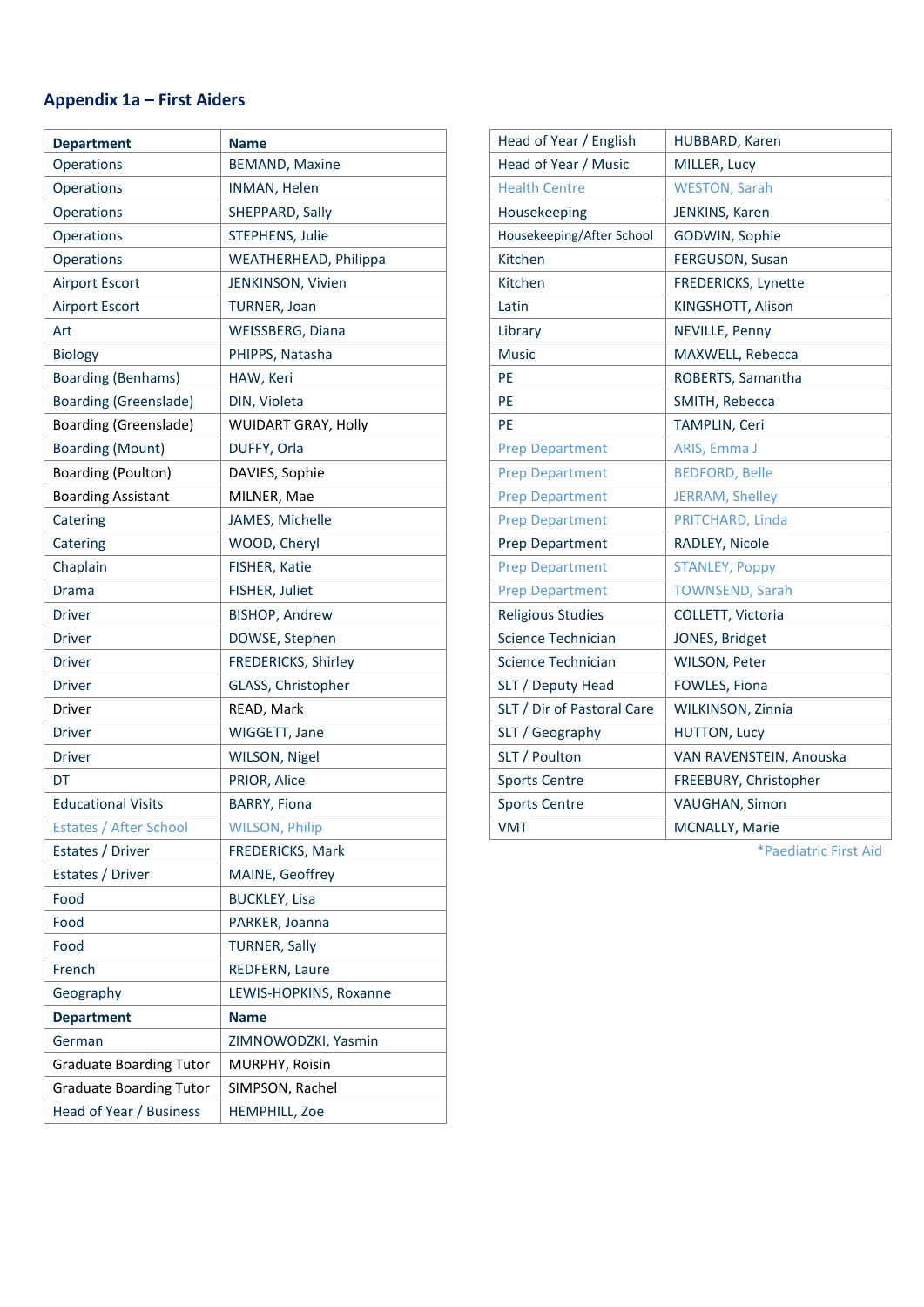## **Appendix 1b – Location of wall mounted accessible First Aid Boxes around School**

| <b>Art Block</b><br>1.                                | Ground floor entrance          |
|-------------------------------------------------------|--------------------------------|
| <b>Batsford Boarding House</b><br>2.                  | Outside duty room              |
| <b>Benhams Boarding House</b><br>3.                   | By oak door entrance           |
| <b>Catering</b><br>4.                                 | <b>Kitchen</b>                 |
| 5.<br><b>Dome</b>                                     | Reception area                 |
| <b>Estates (inc Housekeeping and Transport)</b><br>6. | Lower basement                 |
| <b>Food Block</b><br>7.                               | Corridor outside entrance door |
| 8.<br><b>Greenslade Boarding House</b>                | House reception by duty office |
| <b>Hatfield Boarding House</b><br>9.                  | House reception by fire panel  |
| 10. Laundry                                           | By the sink                    |
| 11. Mount Boarding House                              | Outside duty room              |
| 12. Music Block                                       | <b>Ground kitchen</b>          |
| 13. P.E                                               | P.E first aid room             |
| <b>14. Poulton Boarding House</b>                     | 3rd floor by the lift          |
| 15. Prep Department                                   | <b>EYFS classroom</b>          |
| 16. Reception                                         | <b>By Defibrillator</b>        |
| <b>17. Science Block</b>                              | $1st$ landing                  |
| <b>18. Sports Centre</b>                              | Reception                      |
| 19. Swimming Pool                                     | On wall by toilets             |
| 20. York Hall                                         | Corridor                       |
| 21. 2 <sup>nd</sup> Floor Landing                     | By lift                        |

**Total: 21**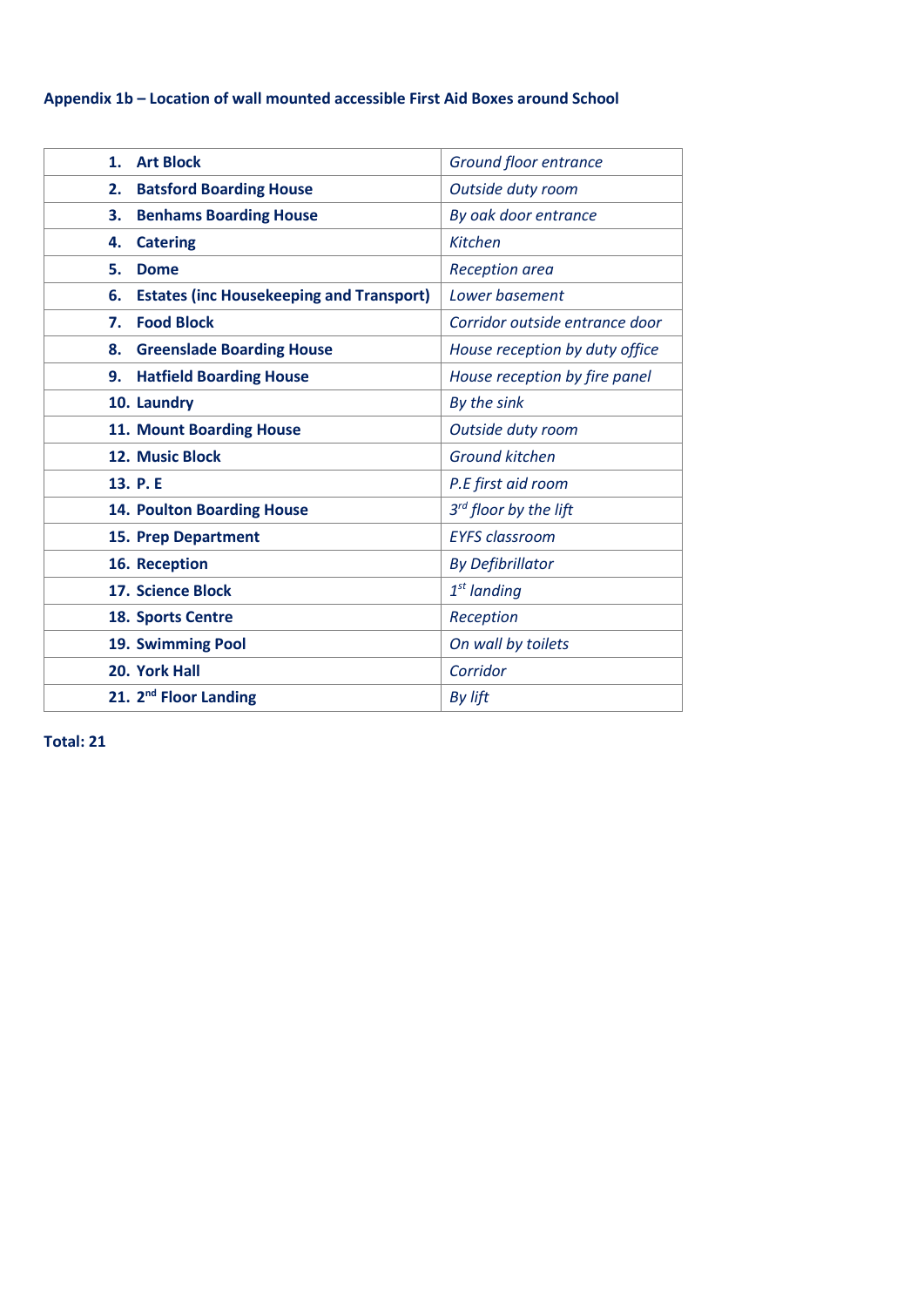### **Appendix 2 – Treatment of Head Injuries**

All injuries to the head will be treated with particular care, and must be assessed by a qualified nurse in the School Health and Wellbeing Centre. The Nurse will ensure that any casualty who has sustained a significant head injury is seen by professionals at hospital, either by sending them directly to hospital via a 999 call, or by asking the child's parents to collect them and take them to the hospital, if this is felt to be more appropriate.

Pupils suffering from a head injury will not be left unattended until a medical professional is confident that a serious injury has not been sustained. The nurse will assess and monitor any pupil who has sustained a minor head injury for a minimum of 30 minutes after they sustain the injury to observe for any head injury symptoms. An advisory note will be sent home to the parent of any day pupil who has had a minor injury to the head requiring first aid attention in the Health and Wellbeing Centre. In the case of a boarder, the Duty Nurse will aim to make telephone contact with the relevant Parents or Guardian. In addition, an email will be sent to the Housemistress and Parents/Guardian. The Headmistress, Director of Pastoral Care and Director of Boarding (in the case of a boarder) will be alerted immediately

A pupil remaining in school after a head injury will be advised against running around, playing strenuous games and undertaking PE for the rest of the day. The school staff will not offer the injured pupil any pain relief that may mask symptoms. If a pupil sustains a head injury while playing sport at another school, they should be assessed by the first aid trained member of staff. They should not be allowed to continue to play sport. If there are any concerns, medical advice should be sought before they return home to Malvern St James.

It will be made very clear to the pupil that if they are discharged from the Health and Wellbeing Centre and later feel unwell, they must report this immediately to their teacher and return to the Health and Wellbeing Centre, accompanied by a friend or member of staff.

All head injuries are reported using the Accident Report which is sent to the Headmistress, The Director of Operations and Compliance (for RIDDOR reporting), the Director of Pastoral Care, The Director of Boarding and the relevant Housemistress. A member of the Health and Wellbeing Centre will follow up with parents / boarding staff appropriately.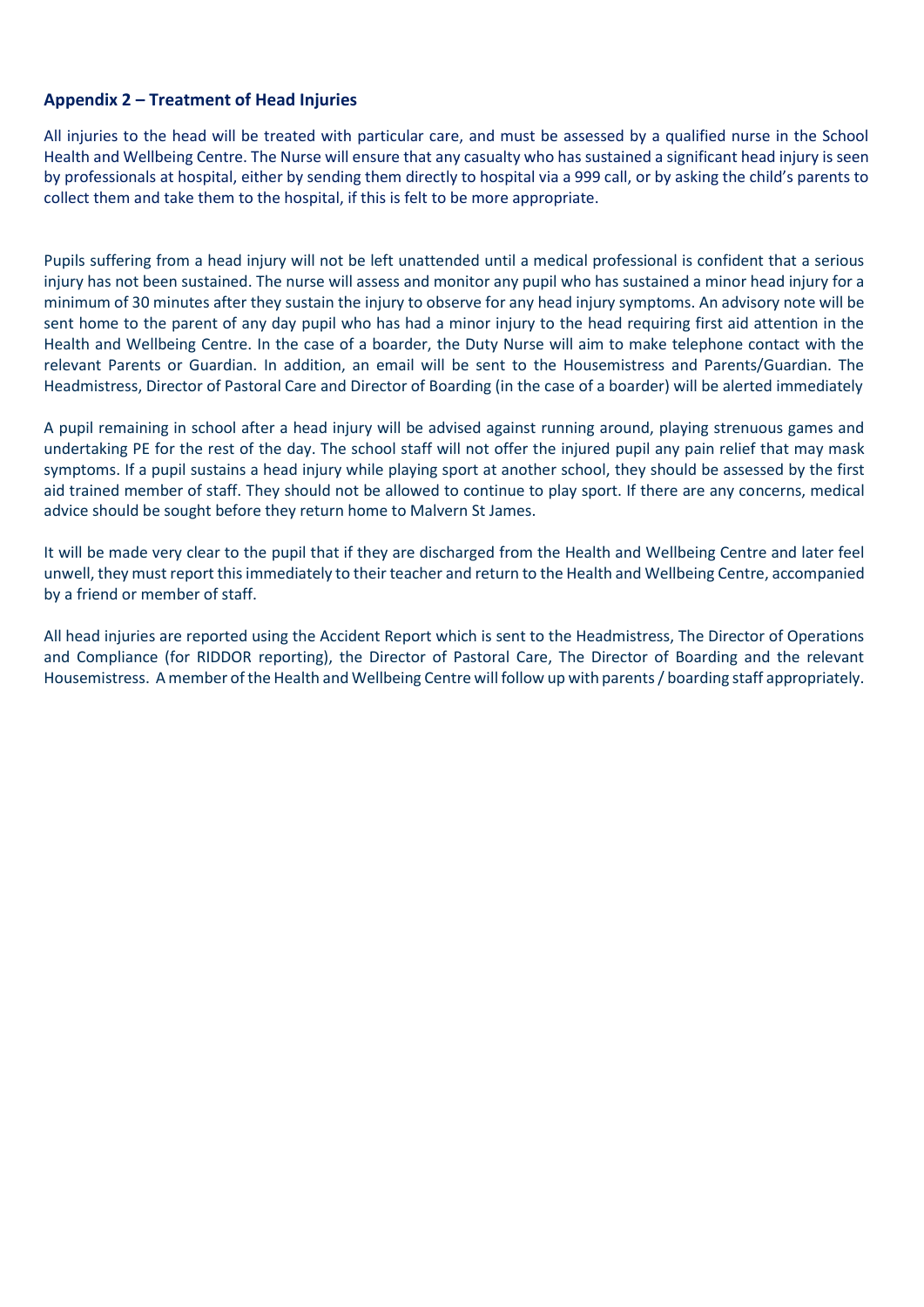## **Template for Head Bump Letter**

Date:

Dear Parents/Guardians,

Your child sustained a bump on the head at school today at  $\qquad \qquad$ .

We have checked them for signs and symptoms of head injury in the Health and Wellbeing Centre and they seem well.

It is unlikely that they will have any further problems, however, if any of the following symptoms occur, you should seek further medical advice as soon as possible:

- Unconsciousness
- Any confusion (not knowing where things are or getting muddled up)
- Any drowsiness (feeling sleepy) that goes on for more than 1 hour when they wouldn't usually be tired
- Any problems understanding or speaking
- Any loss of balance or problems walking
- A severe headache which will not respond to analgesia (Paracetamol, Calpol)
- Any vomiting or nausea
- Any fits (collapsing or passing out suddenly)

We advise that your child rests quietly and avoids strenuous activity.

If you have any queries, please contact the Duty Nurse in the Health and Wellbeing Centre on 01684 574 454.

Yours sincerely,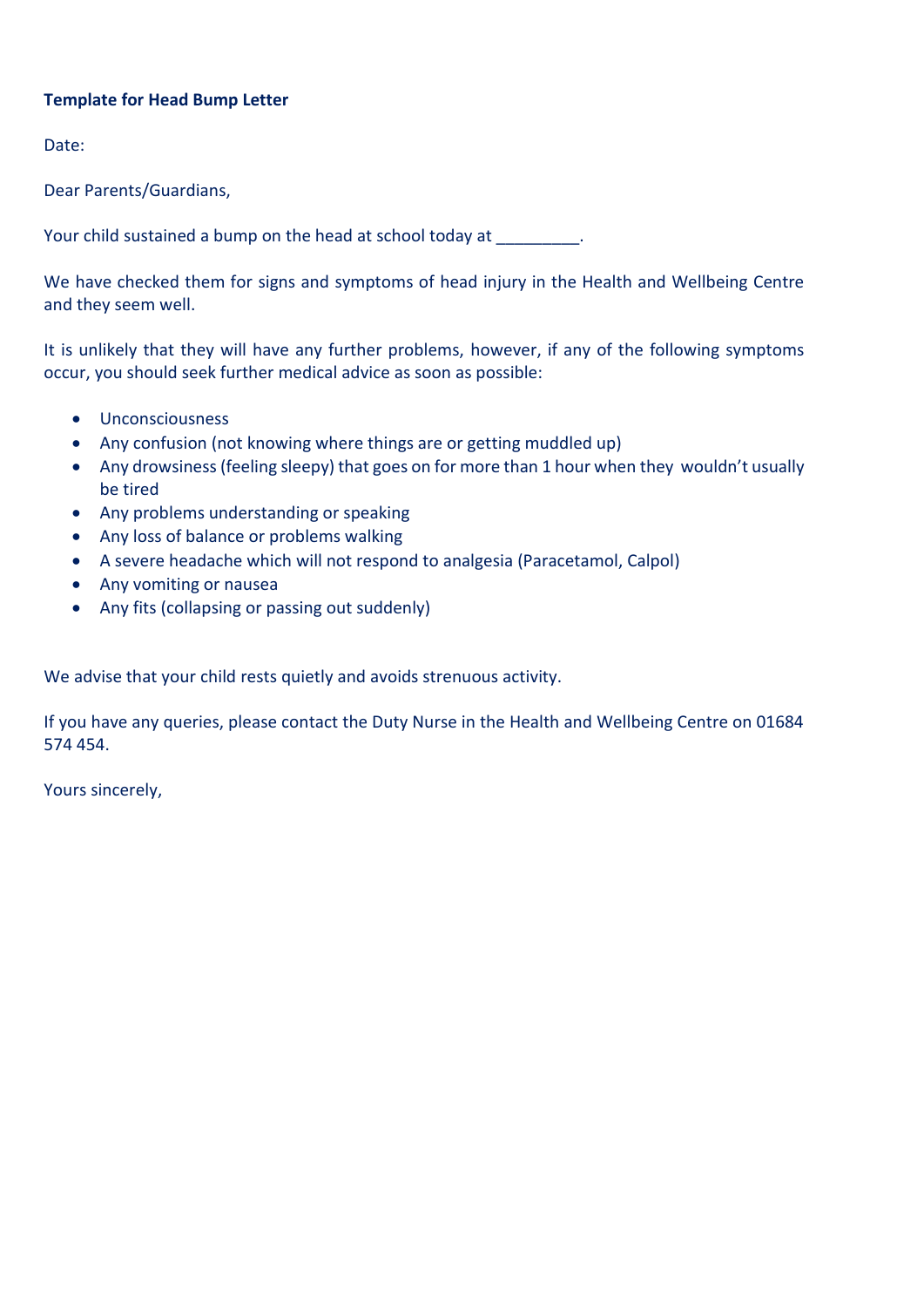### **Appendix 3 - Advice on Medical Conditions for Boarding Staff and Teachers**

Boarding Staff and Teachers are expected to be aware of any medical needs the pupilsin their houses or teaching groups may have. Information on individual pupils' medical conditions are listed on iSAMS and can be obtained directly from the Health and Wellbeing Centre Staff upon request.

#### Abdominal Pain

Acute abdominal pain must be assessed by a member of staff in the Health and Wellbeing Centre. If there appears to be a high temperature with or without vomiting, transfer to Health and Wellbeing Centre immediately.

Persistent pain that has been intermittent for a longer period of time can be assessed in the morning surgery by the Medical Officer.

#### Anaphylaxis - see **Appendix 4**

#### Asthma - see **Appendix 5**

#### Colic/Abdominal 'Wind' Pain

Ease with heated wheat bag (see **Good Practice Guide, Appendix 6**). Administer peppermint tea.

#### Constipation

Advise an increase in fluids and soluble fibre (fresh fruit, dried fruit and wholegrain). If the problem persists, it should be reviewed in Health and Wellbeing Centre.

#### **Diabetes**

All pupils with diabetes are listed on iSAMS. They each have a Health Care Plan with information specific to their condition. Please ask Health and Wellbeing Centre staff for a copy if you are taking any pupils with diabetes on a school trip or you regularly teach a pupil with diabetes.

#### Diarrhoea and Vomiting

All pupils with diarrhoea and or vomiting should be assessed in the Health and Wellbeing Centre and will be admitted until they are clear of any infectious diarrhoea or vomiting for at least 48 hours. If parents are unsure whether they should be returning their child to school after an incident of vomiting, they should be asked to speak to the Duty Nurse for advice on this. If there is a severe diarrhoea and vomiting illness in the local community, the School Medical Officer can extend the period of isolation. Please give as much history as possible to member of staff regarding symptoms, time of onset and history of food eaten.

#### Epilepsy

All pupils with epilepsy are listed on iSAMS. They each have a Care Plan with information specific to that pupil and their treatment. Please ask Health and Wellbeing Centre staff for a copy if you are taking any pupils with epilepsy on a school trip, or you regularly teach a pupil with epilepsy.

#### Insect Bites or Allergic Reactions

Most bites and stings are treated by washing the affected area with soap and water and by placing a cold compress (a flannel or cloth soaked in cold water) over the area to reduce swelling. Advise the pupil not to scratch the affected area to avoid infection. If they are in pain or the area is swollen, take analgesia according to Homely Remedies Guide **(Appendix 7**). If there is a more serious reaction consult a member of the Health and Wellbeing Centre team.

#### Nose Bleeds

Sit down leaning slightly forward and apply firm pressure below the bridge of nose. If the bleeding does not stop after 15 minutes, consult a member of Health and Wellbeing Centre staff.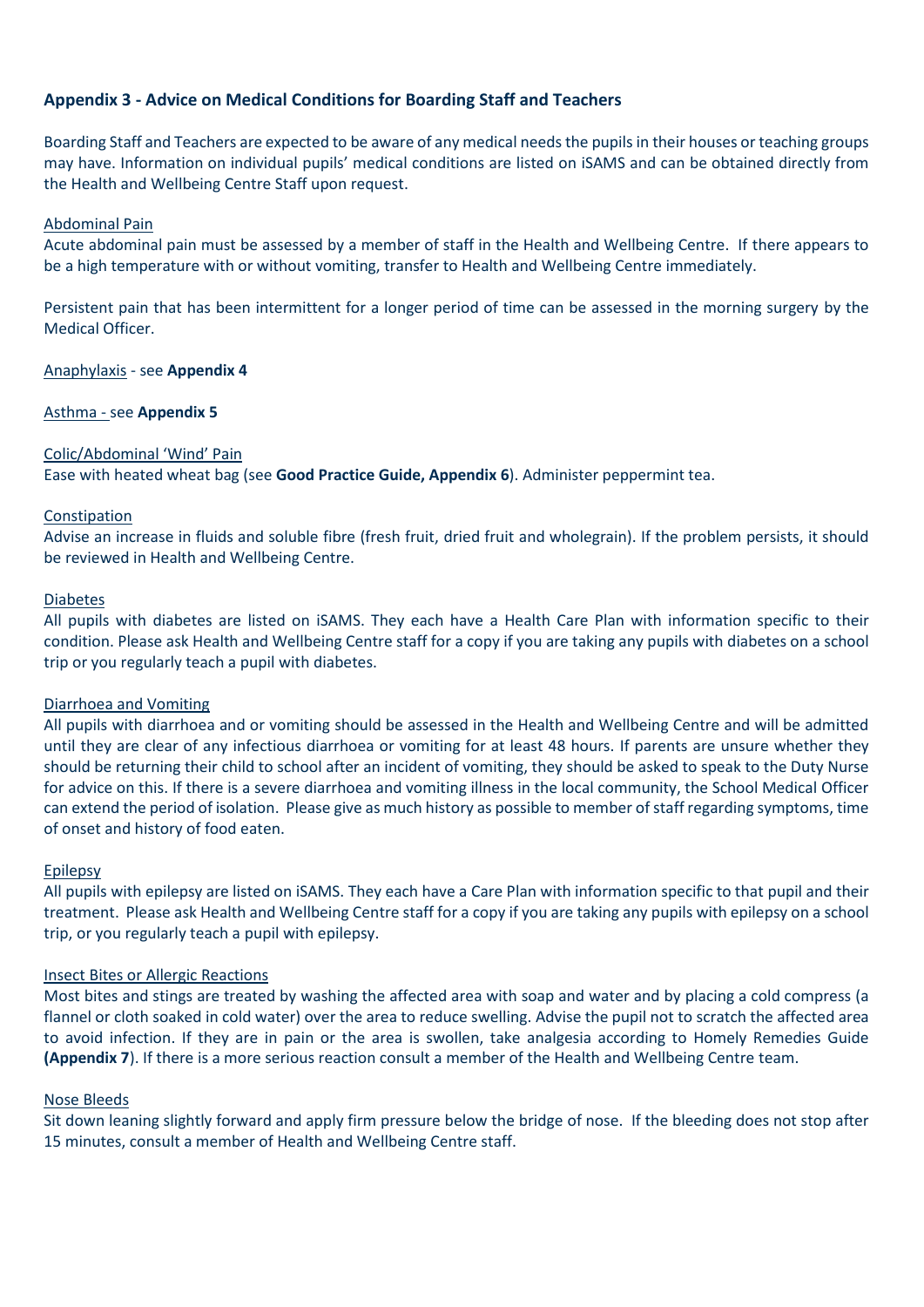#### Period Pain

Use analgesia according to Homely Remedies Guide. Administer heated wheat bag according to Good Practice Guide. If period pain becomes regularly severe, an appointment can be made with the School Medical Officer for an assessment and possible prescription.

### Splinters

If a splinter is proud of the skin, then it can be removed with tweezers in the direction that it went in. A first aider should not remove a splinter from the eye or if the splinter crosses a joint. In these cases, any splinter should be removed by a qualified healthcare practitioner.

#### Toothache

Treat initially with Paracetamol according to Homely Remedies Guide. If symptoms are severe and persist, a dental assessment may be required. Check with Finance to confirm if the pupil is covered by the school Den-Plan Policy. Parents or Guardians should accompany pupils needing dental treatment.

### Upper Respiratory Tract Infection (Common Cold)

Usually the viruses causing the common cold are self-limiting, lasting from 2 to 7 days. Pupils who are feeling unwell and appear to have a high temperature should be referred to the Health and Wellbeing Centre for an assessment. Otherwise, treatment should be as follows adhering strictly to the Homely Remedies Guide

- Encourage fluids
- Administer Paracetamol
- Administer lozenge if throat is sore
- Administer Simple Linctus if cough developed
- Use steam inhalation for nasal and sinus congestion.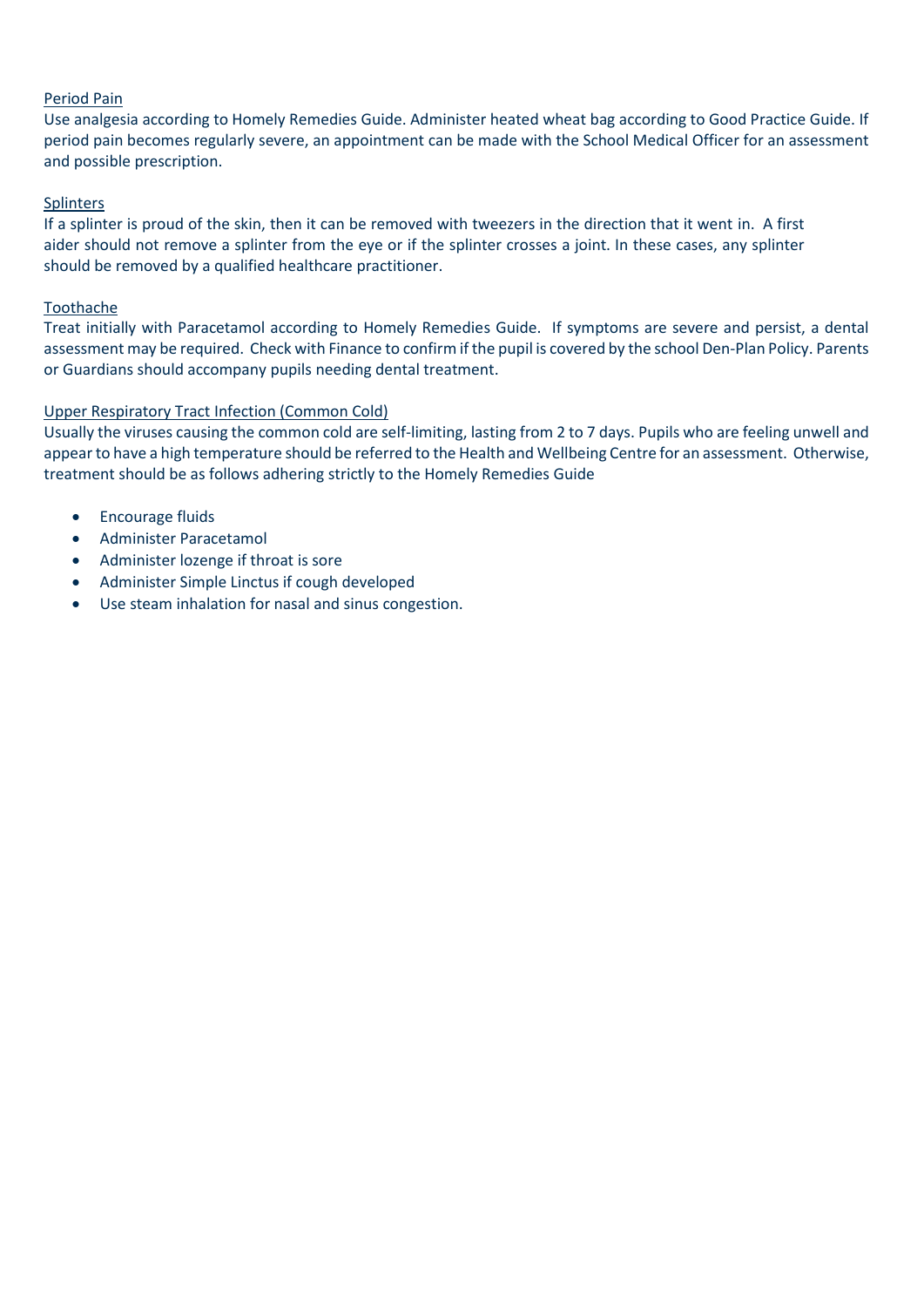### **Appendix 4a - Adrenaline Auto-Injectors**

#### **Storage of Adrenaline Auto-Injectors**

All pupils with a severe allergy are listed on iSAMS. They each have a Health Care Plan with information specific to their condition. Please ask Health and Wellbeing Centre staff for a copy if you are taking any pupils with severe allergies on a school trip, or if you regularly teach a pupil with a severe allergy. Please see the adrenaline auto-injector guidance for more information. Each pupil has a second Adrenaline Auto-injector in the staff room. Each pupil has a separate pocket in a specially designed wall hanging. Each pocket has a photograph of the pupil pinned to the front of the pocket and each pocket contains the adrenaline auto-injector, the Care Plan and emergency contact details for each of the pupils.

The Boarding House holds a third Adrenaline Auto-Injector for all boarders. The Health and Wellbeing Centre has a spare Adrenaline Auto-Injector as a precaution; this can be administered to any pupil that is already prescribed an adrenaline auto-injector, by any member of staff.

#### **Guidance for the use of Adrenaline Auto-Injectors**

Any pupil with a history of anaphylaxis (severe allergic reaction) will have a Health Care Plan and at least two prescribed Adrenaline Auto-Injectors with their name on the pharmacy label (a syringe containing adrenaline) for them to use in the event of an emergency. The pupil must keep one with them at all times and is responsible for transferring it between bags and taking it on all School trips. In the Prep, class teachers must ensure the Adrenaline Auto-Injector is taken to lessons in different departments.

If a pupil who has been prescribed medication encounters the substance that they are allergic to and thus develops the below severe symptoms, which cause them to have breathing difficulties and severe weakness and/or collapse, then the Adrenaline Auto-Injector must be administered at once. This is an emergency situation and a lifesaving procedure.

Symptoms of Anaphylaxis are

- a narrowing of the airway, wheezing
- tightening of the throat, possibly hoarseness
- difficulty breathing, shortness of breath
- swelling of lips and tongue
- there may or may not be a rash present (wheals)

If possible, the pupil should be helped to administer the Adrenaline Auto-Injector by themself. If they are losing consciousness, a member of staff can administer the treatment if they have attended a training session within the last 12 months. Always call for assistance if an auto-injector is used (999 / 112)

#### **School Trips**

The lead member of staff must ensure that all pupils prescribed Adrenaline Auto-Injector have two devices on their person before leaving School.

#### **Day-pupils and Flexi- Boarders**

It is the responsibility of parents of day pupils and flexi boarders to renew prescriptions with their family GP. The School Medical Officer only prescribes Adrenaline Auto-Injectors for boarders and weekly boarders that are registered as her patients.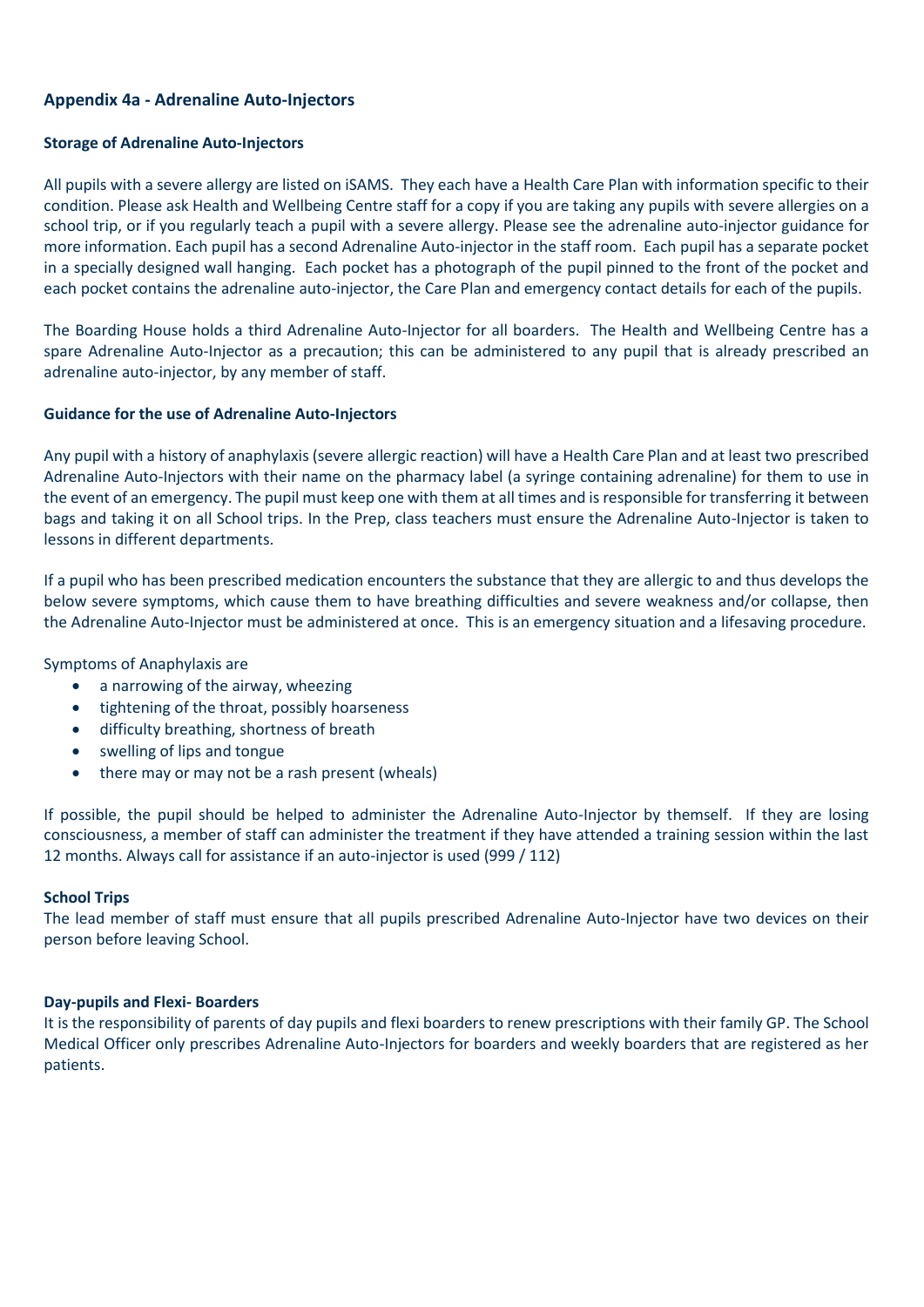#### **PROCEDURE FOR ADMINISTRATION OF ADRENALINE AUTO-INJECTOR**

- First check the name on the Adrenaline Auto-Injector is correct.
- If another person is available, they must call an ambulance immediately and then contact the Health and Wellbeing Centre requesting a member of staff to attend with a second Adrenaline Auto-Injector while the first attendee cares for the patient and helps them to administer the Adrenaline Auto-Injector
- If another person is not available and the pupil is struggling to breathe, they should be helped to administer the Adrenaline Auto-Injector first and then the ambulance and Health and Wellbeing Centre should be called immediately by the attendee.
- NB. If the symptoms are less severe and breathing is not affected, the Health and Wellbeing Centre should be called before helping the pupil to administer their Adrenaline Auto-Injector and a member of staff requested. However, if the patient's breathing deteriorates before a nurse arrives, the Adrenaline Auto-Injector should be administered.

#### **Instructions for the Emerade**

# Your adrenaline pen for emergency treatment of anaphylaxis

Emerade is an adrenaline auto-injector used for the emergency treatment of severe acute allergic reactions (anaphylaxis) to foods, medicines or insect stings, It can also be used for exercise induced anaphylaxis. If you experience anaphylaxis, use your Emerade immediately.

Emerade is a Prescription only Medicine and is available in Sweden, France, Spain, the Netherlands, the UK, Ireland and Germany.



#### **Instructions for the EPIPEN**

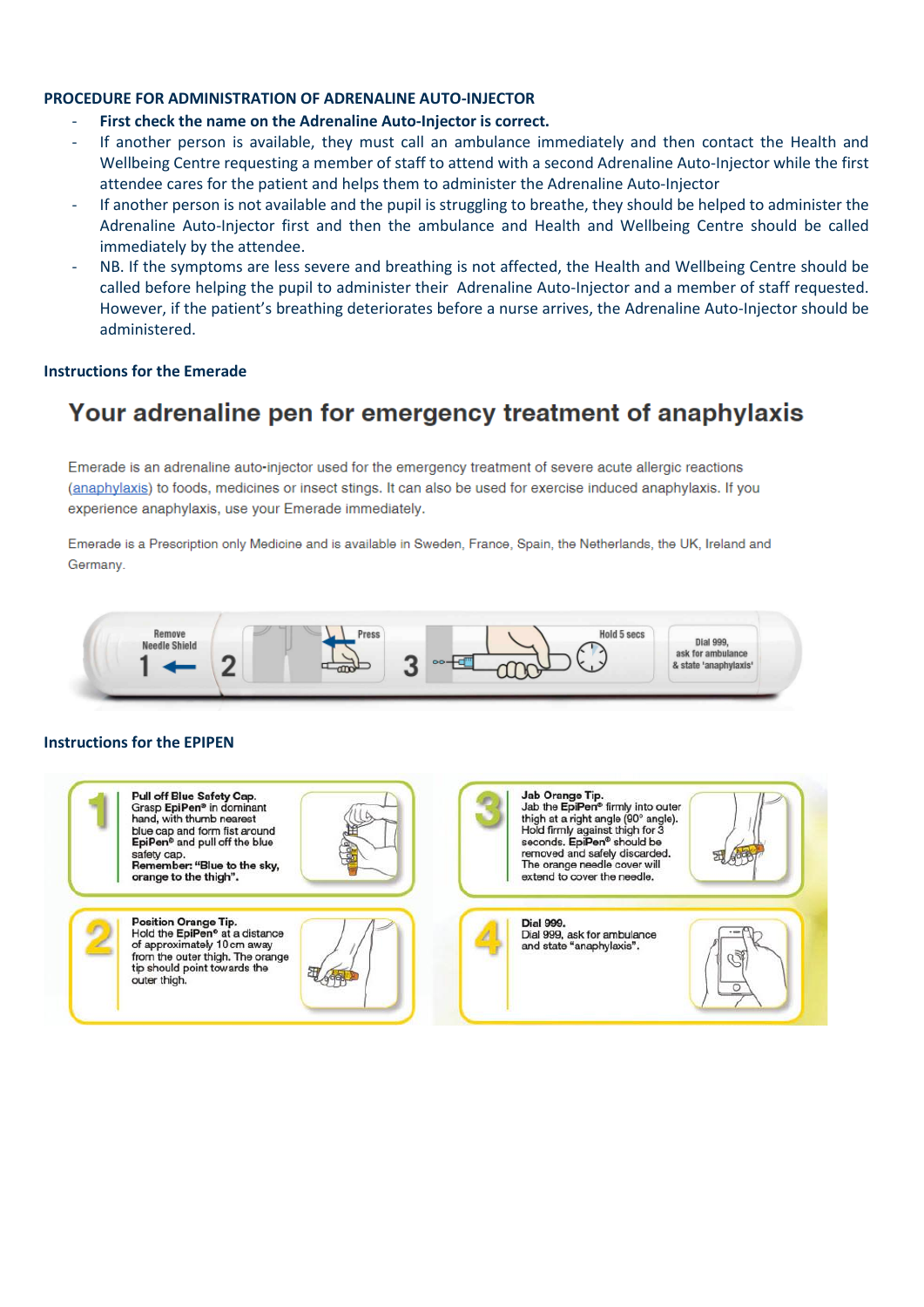### **Instructions for the JEXT**

## Instructions for use



Grasp the Jext injector in your dominant hand (the one you use to write with) with your thumb closest to the yellow cap.



Pull off the yellow cap with your other hand.



Place the black injector tip against your outer thigh, holding the injector at a right angle (approx 90°) to the thigh.



Push the black tip firmly into your outer thigh until you hear a 'click' confirming the injection has started, then keep it pushed in. Hold the injector firmly in place against the thigh for 10 seconds (a slow count to 10) then remove. The black tip will extend automatically and hide the needle.



Massage the injection area for 10 seconds. Seek immediate medical help.

Call 999, ask for an ambulance and say "anaphylaxis". If you are unable to make the call, get someone else to call for you.

BE PREPARED: Use a second Jext after 5-15 minutes if the symptoms do not improve.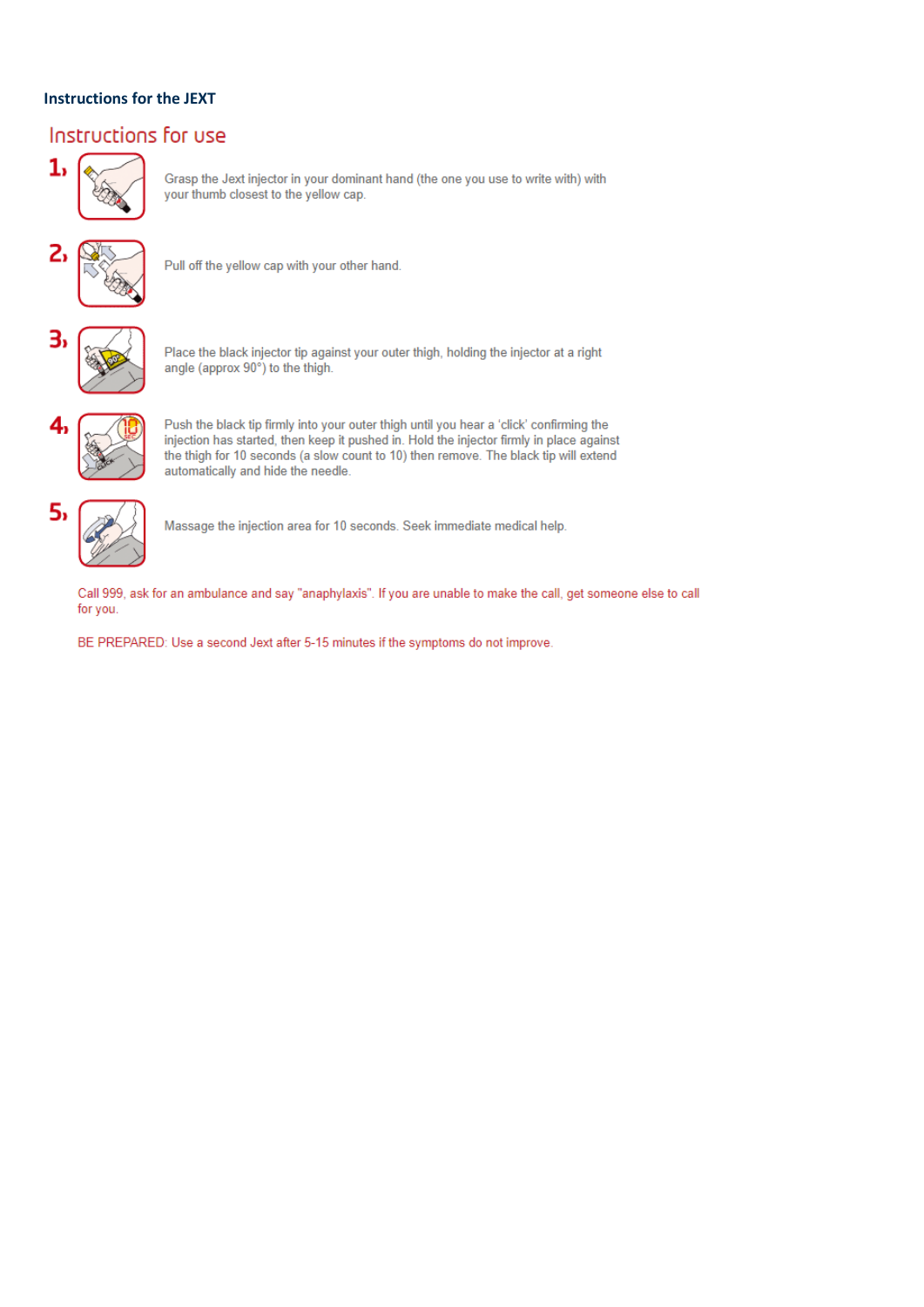### **Appendix 4b – Staff Training**

The Health and Wellbeing Centre offers training for all staff annually and has a range of training syringes. Instruction is provided to all members of staff, so that they feel more confident in assisting. Please contact the Health and Wellbeing Centre for an appointment if you require instruction. You must have received training within the previous 12 months in order to be covered to administer an adrenaline injection.

| AMODEO HOWELL, Fiorella   |
|---------------------------|
| <b>ALLOTT, Amanda</b>     |
| AMOS, Elizabeth           |
| <b>ATTFIELD, Daniel</b>   |
| <b>BEAUMONT, Julian</b>   |
| <b>BELL, Elizabeth</b>    |
| <b>BOLTON, Joanna</b>     |
| <b>BOWDREY, Megan</b>     |
| <b>BURTON, Holly</b>      |
| <b>CAMPBELL, Lucy</b>     |
| CARRILLO ENRIQUEZ, Ximena |
| CLIFT, Selina             |
| <b>COLLINS, Alison</b>    |
| COLLETT, Victoria         |
| <b>CONNELL, Sarah</b>     |
| <b>COOPER, Louise</b>     |
| DALEY, Jaleh              |
| DAVIES, Zoe               |
| DENNISON, Charlotte       |
| DE WIT, Dinah             |
| DIN, Violeta              |
| DOBSON, Gemma             |
| DUFFY, Orla               |
| <b>FAIRBURN, Chloe</b>    |
| <b>FERGUSON, Susan</b>    |
| FIELD, Sarah              |
| FISHER, Alexander         |
| FISHER, Juliet            |
| FISHER, Katy              |
| FISHER, Katie             |
| FORSYTH, Paul             |
| <b>FOWLES, Fiona</b>      |
| FREEBURY, Christopher     |
| GILL, Hannah              |
| <b>GILMOUR, Alice</b>     |
| GODWIN, Sophie            |
| GRAY, David               |
| GUY, Sarah                |
| <b>HAIGHTON, Rachel</b>   |
| HAW, Keri                 |
| <b>HAYES, Julia</b>       |
| <b>HEMPHILL, Zoe</b>      |

| <b>HUBBARD, Karen</b>  |
|------------------------|
| <b>HUTTON, Lucy</b>    |
| <b>INMAN, Helen</b>    |
| JACKSON, Adam          |
| JERRAM, Shelley        |
| JONES, Deborah         |
| JONES, Rebecca         |
| JONES, Archibald       |
| KIDWELL, Shelagh       |
| KINGSHOTT, Alison      |
| LEWIS-HOPKINS, Roxanne |
| MACDONALD, Elizabeth   |
| <b>MARSAY, Marion</b>  |
| <b>MAXIM, Piers</b>    |
| MAXWELL, Rebecca       |
| MILLER, Lucy           |
| MILNER, Mae            |
| <b>MOLONEY, Molly</b>  |
| <b>MORRIS, William</b> |
| MUNN, Sasha            |
| <b>MURPHY, Roisin</b>  |
| <b>NEVILLE, Penny</b>  |
| NOTMAN, Frederik       |
| PARKER, Joanna         |
| PARVEEN, Rehana        |
| <b>BEDFORD, Belle</b>  |
| PERKINS, Mary          |
| PHIPPS, Natasha        |
| POWELL, Katie          |
| PRICE, Jean            |
| PRIOR, Alice           |
| PRITCHARD, Linda       |
| RADLEY, Nicole         |
| RARATY, Olivera        |
| <b>REDFERN, Laure</b>  |
| REDMOND, Colette       |
| ROBERTS, Samantha      |
| ROBERTS, Tori          |
| SHAW, Graham           |
| SIDFORD, Timothy       |
| SIMPSON, Rachel        |
| SMITH, Rebecca         |

| <b>STANLEY, Poppy</b>    |
|--------------------------|
|                          |
| <b>STEPHENS, Arielle</b> |
| <b>STEPHENS, Julie</b>   |
| STRUGGLES, Cleo          |
| TALBOT-COOPER, Hannah    |
| <b>TAMPLIN, Ceri</b>     |
| <b>TAYLOR, Catherine</b> |
| TAYLOR, Kathryn          |
| <b>THEAKSTON, Abbi</b>   |
| <b>TOPP, James</b>       |
| <b>TOWNSEND, Sarah</b>   |
| <b>TURNER, Sally</b>     |
| <b>VAUGHAN, Simon</b>    |
| <b>WADMAN, Brigitte</b>  |
| <b>WALKER, Jane</b>      |
| <b>WALKER, Penny</b>     |
| <b>WALLACE, Kelly</b>    |
| <b>WEISSBERG, Diana</b>  |
| <b>WESTON, Sarah</b>     |
| WESTWOOD, Sarah          |
| <b>WHITMORE, Isla</b>    |
| <b>WILKINSON, Zinnia</b> |
| <b>WILSON, Nigel</b>     |
| <b>WILSON, Philip</b>    |
| WOOD, Cheryl             |
| WOOLVEN, Sandra          |
| YOUNG, Camilla           |
|                          |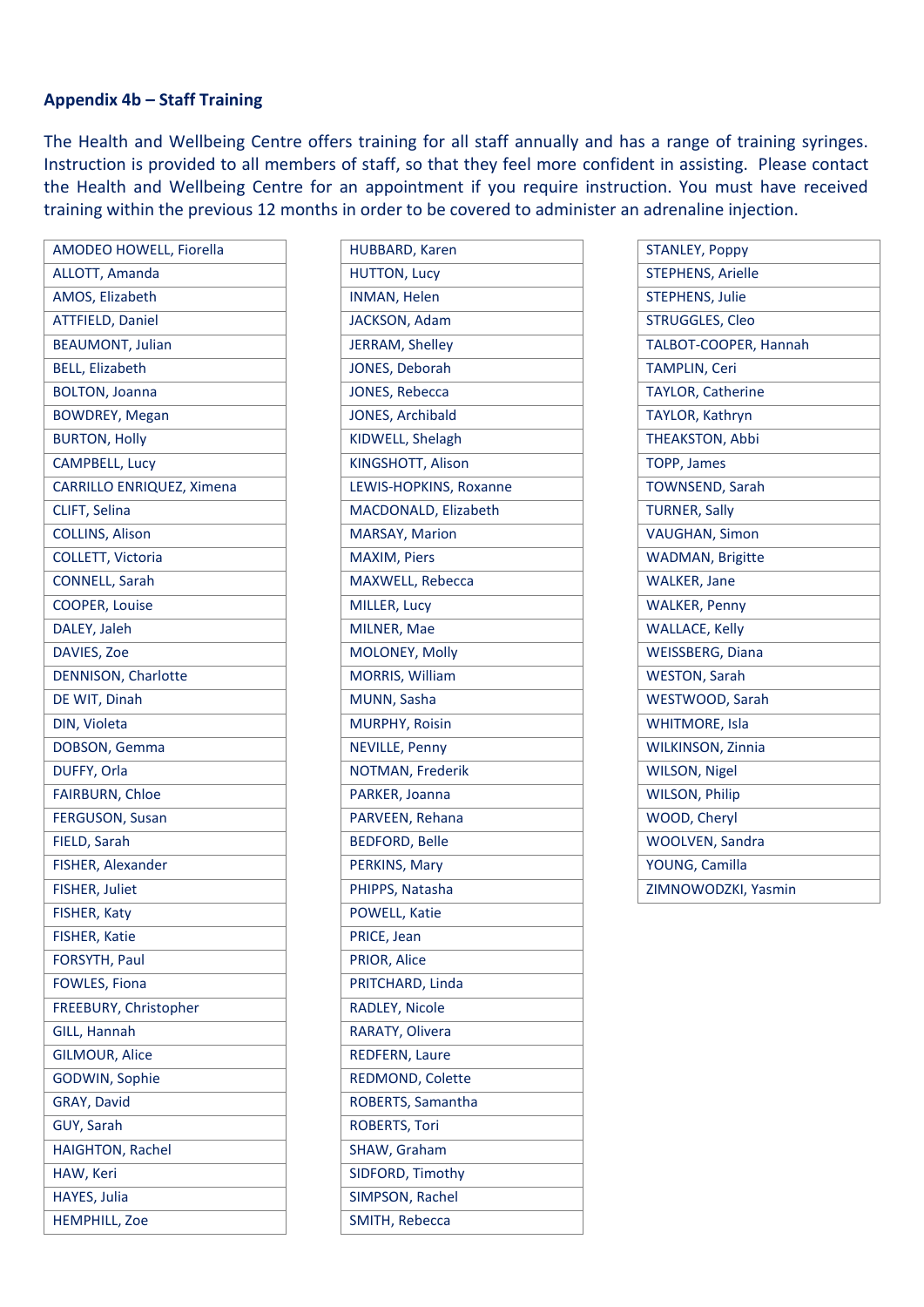## Appendix 5 – Asthma Treatment

All pupils who suffer with Asthma are listed on iSAMS. These pupils do not have a Care Plan unless they have a severe form of Asthma.

A pupil is having an Asthma attack if:

- The reliever is not helping
- The symptoms are getting worse (cough, breathlessness, wheeze or tight chest)
- Too breathless/difficult to speak, eat or sleep
- Breathing is getting faster and feel like they can't get their breath properly

The school adopts the Department of Health Guidance on the Use of Emergency Salbutamol Inhalers in Schools (2015). Please see guidance on using and storing an inhaler and example letter to Parents

#### **Guidance for treating Asthma**

The following guidelines are suitable for both children and adults and are the recommended steps to follow in an asthma attack:

- a) Sit up straight don't lie down. Try to keep calm.
- b) Take two puffs of the reliever inhaler (usually blue) immediately and then one puff every two minutes, up to a maximum of 10 puffs.
- c) If they feel worse at any point while using the inhaler or they do not feel better after 10 puffs or you are worried at any time, call 999 for an ambulance.
- d) If the ambulance is taking longer than 15 minutes you can repeat step b)

If your symptoms improve and you don't need to call 999, you still need to make an urgent same day appointment to see your GP.

#### **Emergency Asthma Kits**

These are located in the Sports Centre, in Reception and the Health and Wellbeing Centre. The nursing team are responsible for training, use, storage, care, disposal and record keeping. An emergency inhaler can be used if a pupil's prescribed inhaler is not available (for example it is lost or empty). Training will be updated annually to staff during start of year inset.

Only pupils with diagnosed asthma and/or who have been prescribed a reliever inhaler may use an emergency inhaler. The health centre staff will maintain an up to date register of those diagnosed and/or have been prescribed a reliever inhaler and will only be given to those who have had parental consent. The register will be reviewed annually or earlier if any changes. A copy of the register will be stored in the emergency asthma kits.

#### **Guidance for the Use and Storage of Inhalers**

Pupils with asthma, who are prescribed inhalers, will be recorded on iSAMS. These pupils must keep their inhalers with them at all times.

In the event of a mild wheezy attack

- The pupil should be helped to find their inhaler and advised to take 2 puffs
- Allow the pupil to sit in an upright position in a well-ventilated area
- Avoid any fuss or panic

After a few moments the symptoms should be relieved, and the pupil may continue with normal activities. However, if the symptoms are not relieved, please contact the Health and Wellbeing Centre immediately.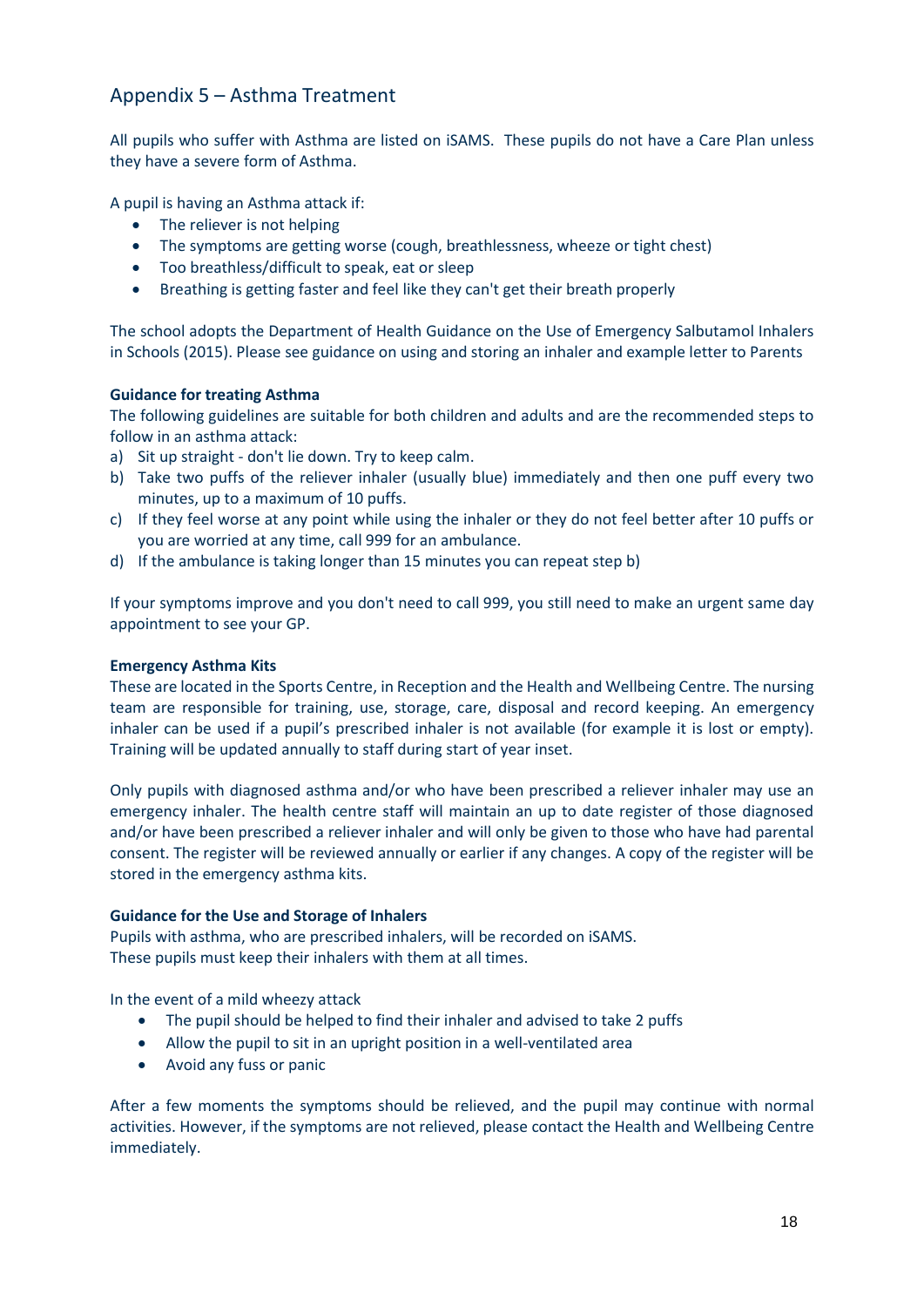#### **External Trips**

The Trip Leader should check iSAMS and obtain the names of pupils who have inhalers. Pupils must have their inhalers with them. This should be checked by the member of staff at the start of the trip, before leaving School. If the pupil does not have their inhaler, they will not be permitted to go on the trip.

#### **Boarders and Weekly Boarders**

It is the responsibility of the School Medical Officer to prescribe any inhalers. Inhalers prescribed for use at specific times must be kept locked in the dispensary in the relevant Boarding House. Pupils issued with blue inhalers (bronco-dilators), MUST keep them with them at all times and remember to transfer them between bags accordingly.

#### **Day Pupils and Flexi Boarders**

It is the responsibility of the parent to provide the inhalers; parents can send in spare inhalers which will be kept in the Health and Wellbeing Centre.

Inhalers cannot be prescribed by the School Medical Officer for day pupils or flexi boarders.

## **Example Letter to inform parents of emergency salbutamol inhaler use:**

Pupil's name:

Class:

Date:

Dear

| This letter is to formally notify you that (name of pupil) has had problems with their breathing today |
|--------------------------------------------------------------------------------------------------------|
| at o'clock. This happened when (description of what pupil was doing at the time and where they         |
| were ). (name member of staff) helped them to use their asthma inhaler.                                |

The inhaler used was *(please tick sentence that applies)* Pupil's own prescribed inhaler Pupil's own prescribed spare inhaler School's emergency inhaler Number of puffs given:

Additional information: *(if emergency inhaler was used please give reason why the pupil's own or spare inhaler was not accessible)*

Although they soon felt better, we would strongly advise that you have your child seen by your own doctor as soon as possible.

Yours sincerely,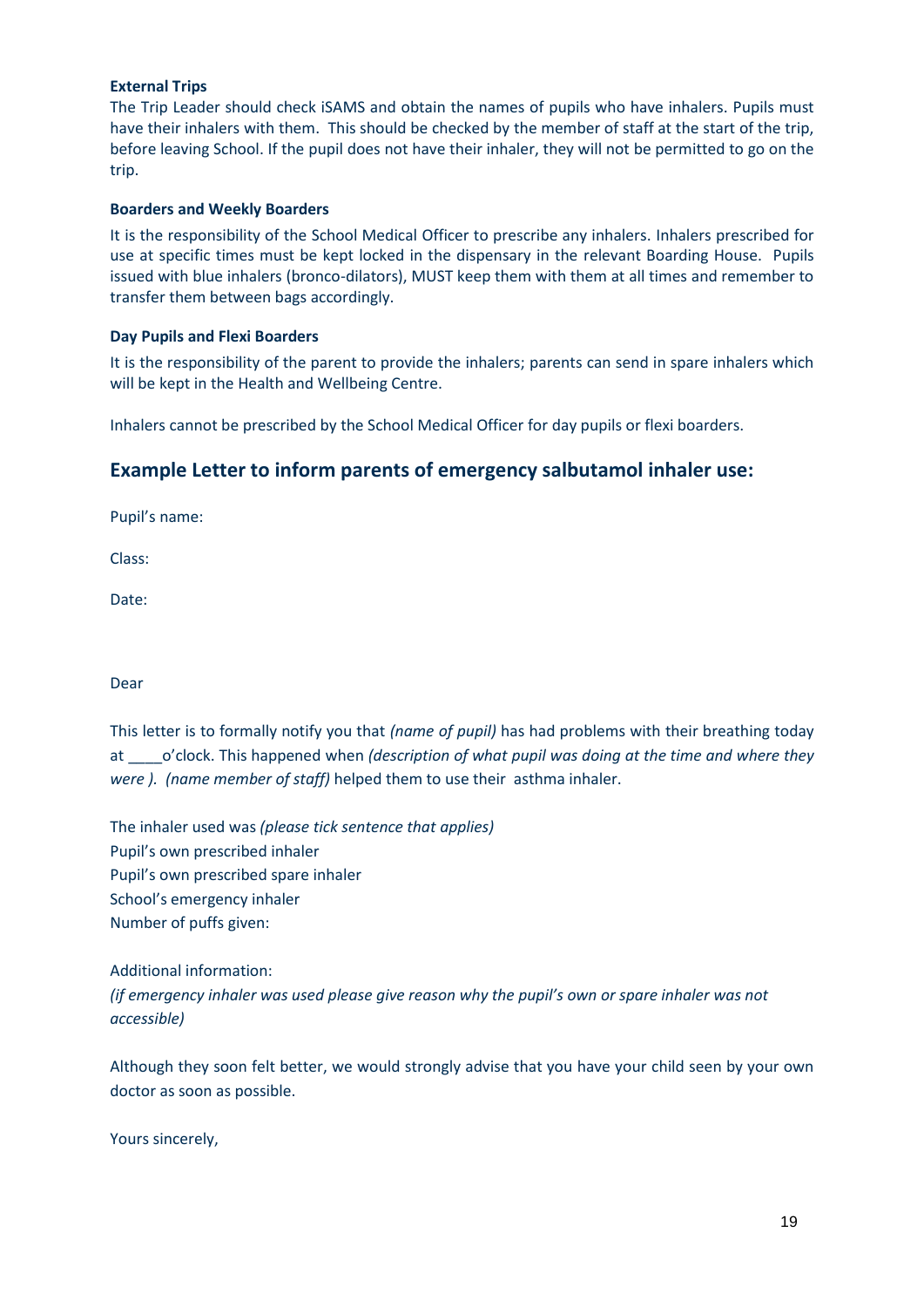## **Appendix 6 - Good Practice Guide**

#### **Disposal of Blood and Bodily Fluids**

In the event of spillage of any bodily fluids, the site must be cleaned using the contents of a Bio Hazard Kit. The kit has a full set of instructions, please familiarise yourself with them. (This is for your protection!). You must wear the protective gloves provided.

- All used materials must be placed in the yellow bag and returned immediately to the Health and Wellbeing Centre for disposal.
- Please keep the kit with the first aid box. In the event of the kit being used, contact the Health and Wellbeing Centre and we will replace it.

• Please inform the Domestic Services Supervisor if the spillage covers a large area or if bedding, clothing, etc. needs laundering. Soluble Hot Water bags must be obtained for items needing laundering.

#### **Control of Head Lice**

Detecting head lice - If head lice are suspected, carry out detection combing

- Wash hair with ordinary shampoo
- Rinse hair and apply lots of ordinary conditioner
- Comb hair with normal comb to get rid of tangles
- Switch to fine tooth detection comb
- **Slot the comb's teeth into hair at roots so that it is touching scalp** and draw the detection comb through to the tips of the hair
- Comb all parts of the hair, working around the head
- Check the comb for lice after each stroke

If lice are detected, clean comb by wiping on a tissue before next stroke and putting any live lice and nits into a bowl of water.

After whole head has been combed, rinse out the conditioner

*NB. It takes 20-60 minutes to perform detection combing thoroughly, depending on thickness of hair.* Treatment of head lice:

- Wet combing or 'bug busting' is used to remove lice without using chemical treatments.
- Bug busting kits are available from the Health and Wellbeing Centre.
- Repeat steps 1 to 10 of the detection method.
- Methodically remove lice with comb.
- Rinse hair.
- Repeat every three days for at least two weeks.
- Insecticide lotion can be used if the wet combing method proves unsuccessful after 2 weeks.
- Seek advice from the Health and Wellbeing Centre if infestation is difficult to treat.

#### **Hot Water Bottles / Heat Pads**

Hot water bottles should NOT be used anywhere in School, as there is a risk of burn injuries with their use. All Houses should have a wheat bag/heat pad. Wheat bags can be used to ease muscular pains and painful periods. A wheat bag should be heated in the microwave for a maximum of 2 minutes. If any House needs a replacement wheat bag, please contact the Health and Wellbeing Centre.

#### **Steam Inhalations**

This procedure is an effective method to clear congestion in nasal passages and sinuses during upper respiratory tract infections. The following method should be adopted to avoid scalding. A member of staff must not leave a pupil to administer this themselves

- 1. Water temperature should be hot, creating raising steam, but not boiling
- 2. Water should be placed in a non-heat conducting bowl and the bowl must be placed in a sink
- 3. Mix 5mls of Menthol and Eucalyptus solution into the hot water
- 4. The recipient should lean over the sink, with their eyes closed, breathing through the nose until **passages feel clearer** *This may be repeated 3 – 4 times a da*y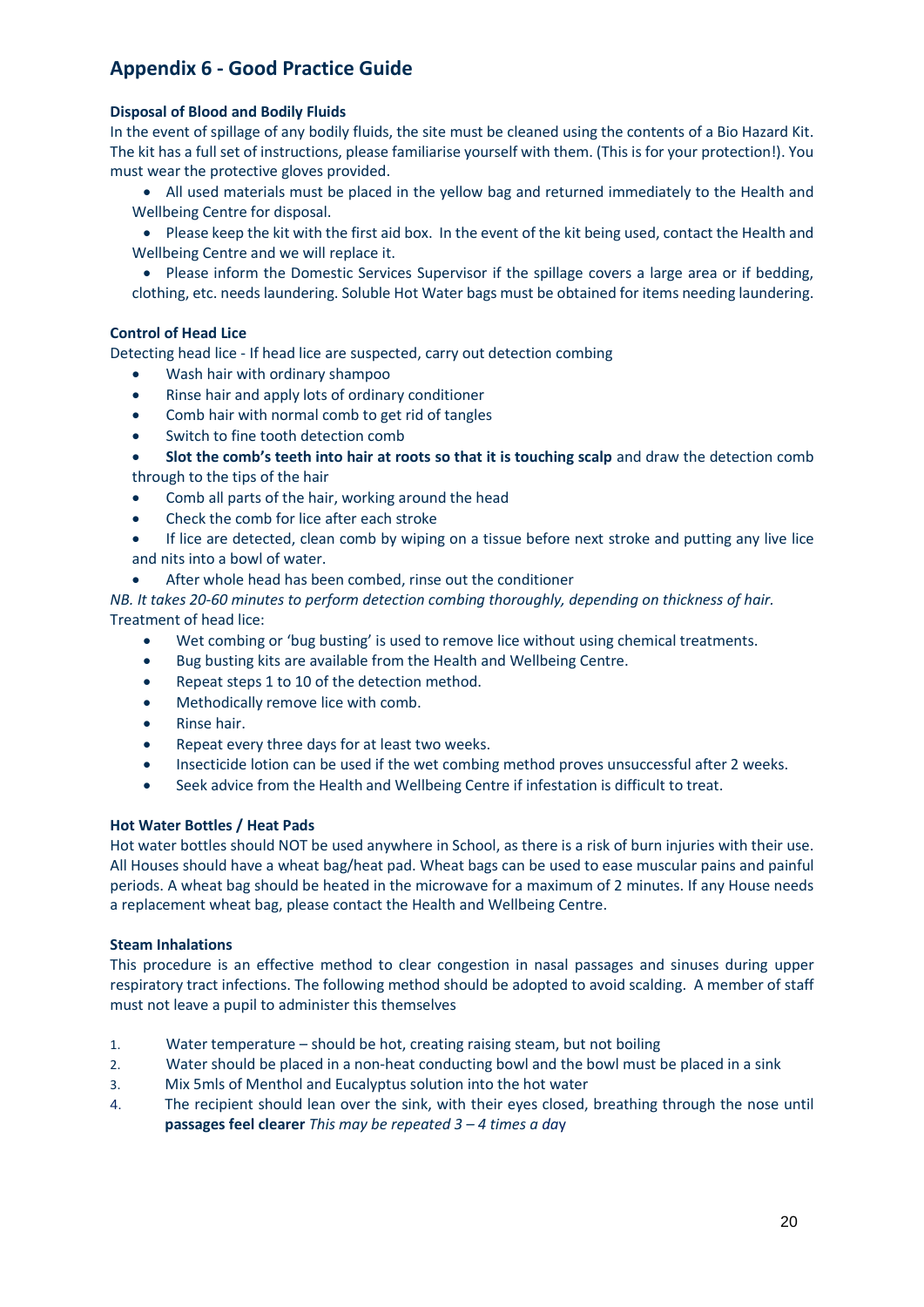## **Appendix 7 – Homely Remedies Guide**

| <b>Medication</b>                                                                               | <b>Dose</b>                                                                                                                                                                                                                                                                                                 | <b>Uses</b>                                                                                                                                                                                             |  |  |
|-------------------------------------------------------------------------------------------------|-------------------------------------------------------------------------------------------------------------------------------------------------------------------------------------------------------------------------------------------------------------------------------------------------------------|---------------------------------------------------------------------------------------------------------------------------------------------------------------------------------------------------------|--|--|
| Paracetamol<br>(500mg Tabs or Syrup<br>250mg/5mls) or<br>Paracetamol<br>(Soluble Tabs<br>500mg) | 6-10 years - 250mg (0.5 of a tablet) every 4 hrs<br>10-12 years - 500mg (1 tablet) every 4 hrs<br>12-15 years 750mg (1.5 tablets) every 4 hrs<br>Over 16 years - up to 1g (2 tablets) every 4 hrs<br>Maximum 4 doses in 24 hours<br>If pupil is taking any other medication, please<br>check with the H&WBC | General pain relief<br>Reduction of raised temperature                                                                                                                                                  |  |  |
| Ibuprofen<br>200mg - 400mg<br>tablets                                                           | Over 12 years - (1-2 tablets) 200mg - 400mg<br>6-8 hourly, up to 3 doses (max 6 tablets) in 24<br>hours<br>Not to be given if Mefanamic Acid is prescribed<br>for period pain.                                                                                                                              | General and muscular pain.<br>Do not give if history of stomach disorders,<br>known sensitivity to aspirin or other anti-<br>inflammatory drug<br>Avoid giving to asthmatics unless it is<br>prescribed |  |  |
| Simple Linctus                                                                                  | 5mls up to 4 times                                                                                                                                                                                                                                                                                          | Relief of dry, tickly cough                                                                                                                                                                             |  |  |
| <b>Throat Lozenges</b>                                                                          | Up to 8 in 24 hours                                                                                                                                                                                                                                                                                         | Relief of sore throat                                                                                                                                                                                   |  |  |
| Menthol and<br><b>Eucalyptus Inhalation</b>                                                     | See Good Practice Guide<br>(appendix 3)                                                                                                                                                                                                                                                                     | To clear nasal/sinus congestion in upper<br>respiratory tract infections                                                                                                                                |  |  |
| Stugeron 15mg<br>tablets                                                                        | Over 12 years<br>2 tablets 2 hours before travelling.<br>1 further tablet after 8 hours if required.                                                                                                                                                                                                        | <b>Travel Sickness</b>                                                                                                                                                                                  |  |  |
| Bonjela                                                                                         | Only over 16 years<br>Apply to affected area 3 hourly up to 6 times<br>daily.                                                                                                                                                                                                                               | To relieve painful mouth ulcers<br>Refer to H&WBC if symptoms persist for 72<br>hrs                                                                                                                     |  |  |
| 'Wasp-Eze'<br>Spray for all stings                                                              | Spray directly on to area around insect sting<br>for 2-3 seconds<br>Repeat ONCE after 15 minutes if necessary                                                                                                                                                                                               | For all insect bites and stings including nettle                                                                                                                                                        |  |  |
| Chlorphenamine 4mg<br>tablets<br>(Antihistamine)                                                | 6-12 years - 0.5 tablet 3 to 4 times daily<br>Over 12 years - 1 tablet 3 to 4 times daily                                                                                                                                                                                                                   | For mild allergic reaction, itching, red rash<br>Contact Health and Wellbeing Centre to<br>inform of administration immediately                                                                         |  |  |

In all cases refer to Health and Wellbeing Centre if symptoms persist.

- Only medication on this list may be administered without prescription.
- Prescribed medication by a Doctor must remain in its original package with chemist's label clearly visible.
- Medication must only be administered to the patient it has been prescribed for.
- All homely remedies and prescribed medication MUST be recorded on individual's drug chart.

#### **Piriton Administration - Chlorphenamine / Piriton**

Under 6 not recommended.

#### **When to give:**

Signs of allergy such as bee stings, hayfever, Hives or itchy skin rash, bites, itchy or tingling mouth, swollen lips, face or eyes. Always be alert for signs of anaphylaxis.

*Antihistamines will not work in time for a severe allergic reaction. 999 should be called in this instance. Signs of anaphylaxis: Difficulty breathing, swelling of lips, tongue, throat, skin rashes/hives, increased anxiety. Usually required 2 or more symptoms and can occur quickly.*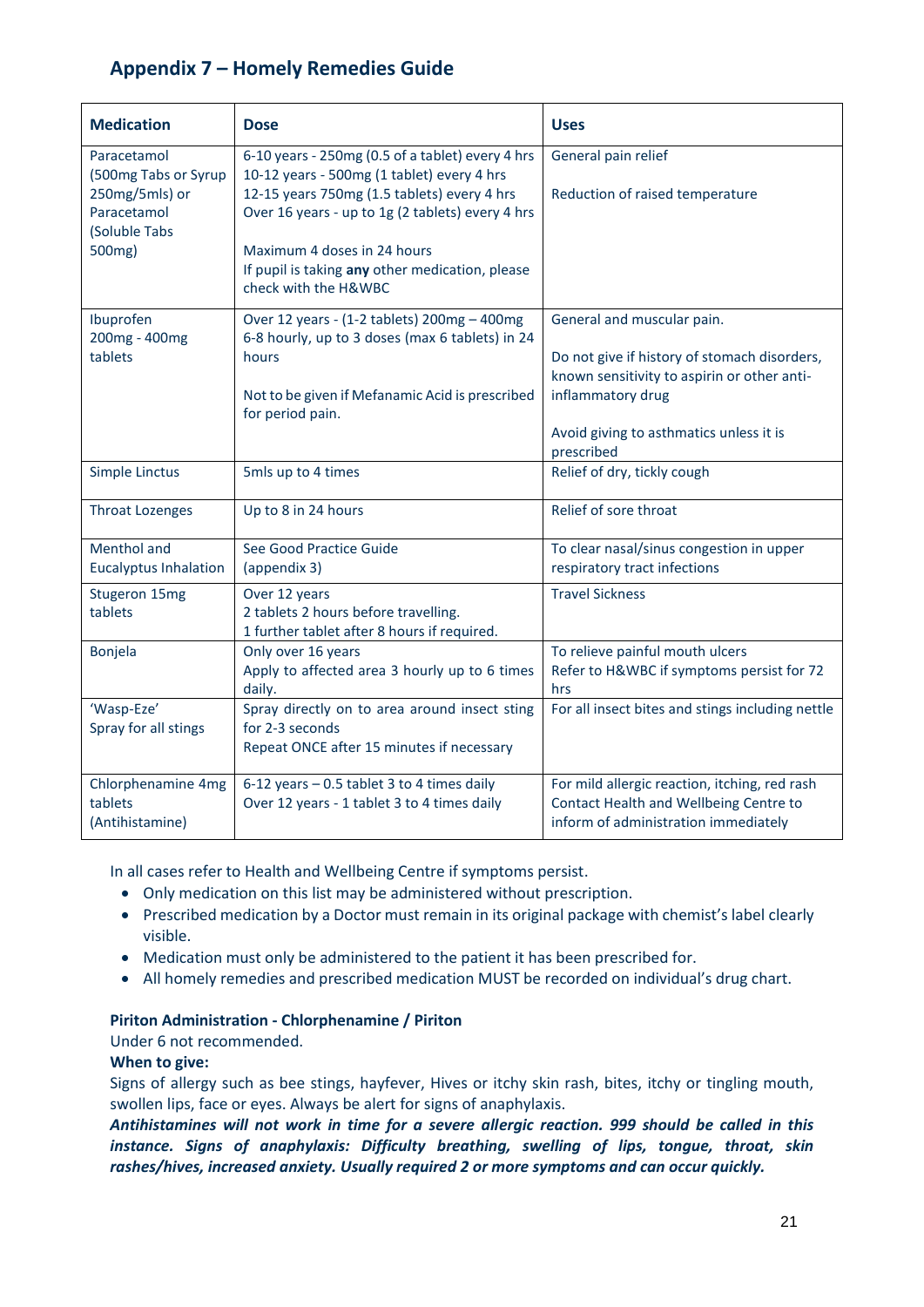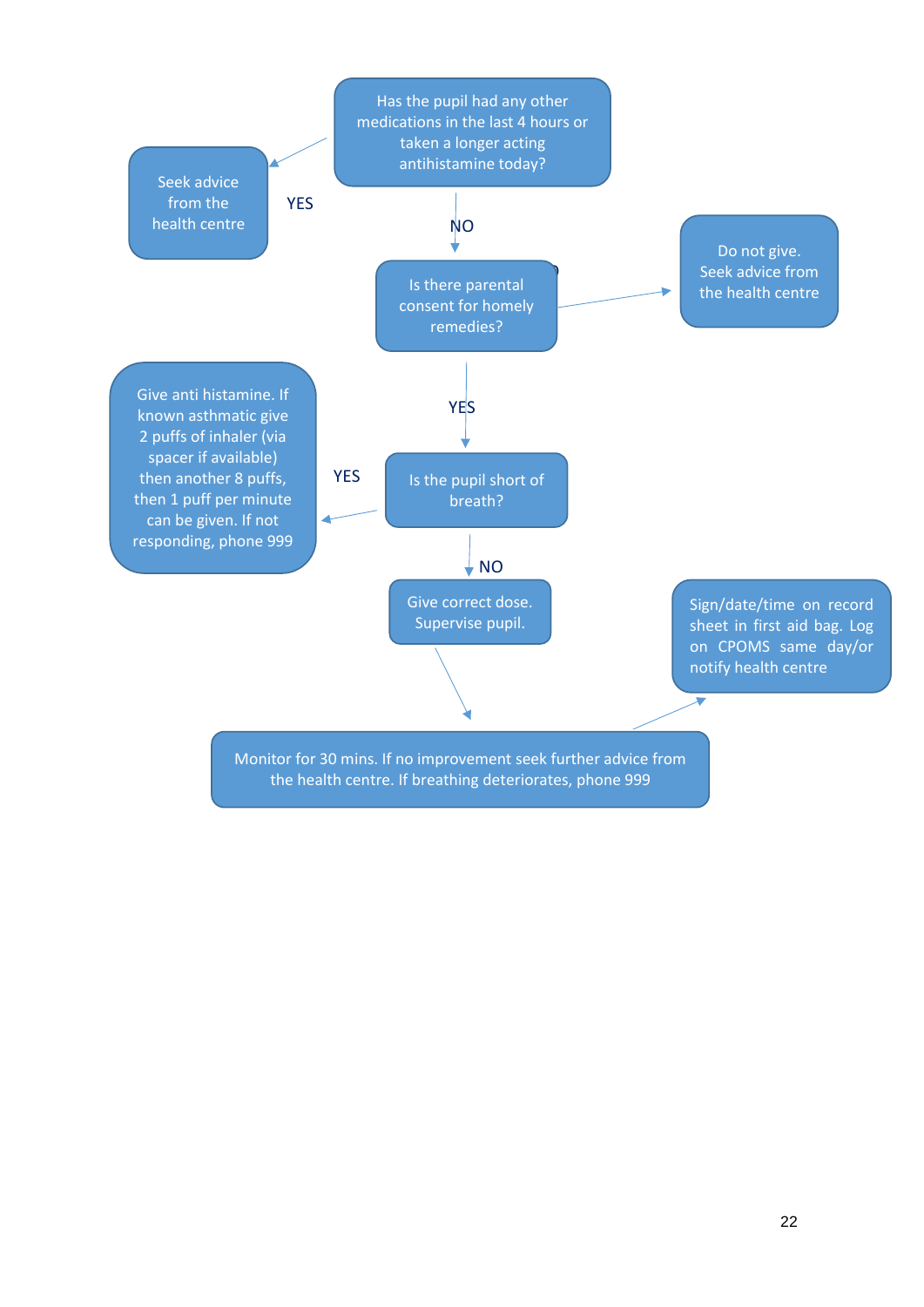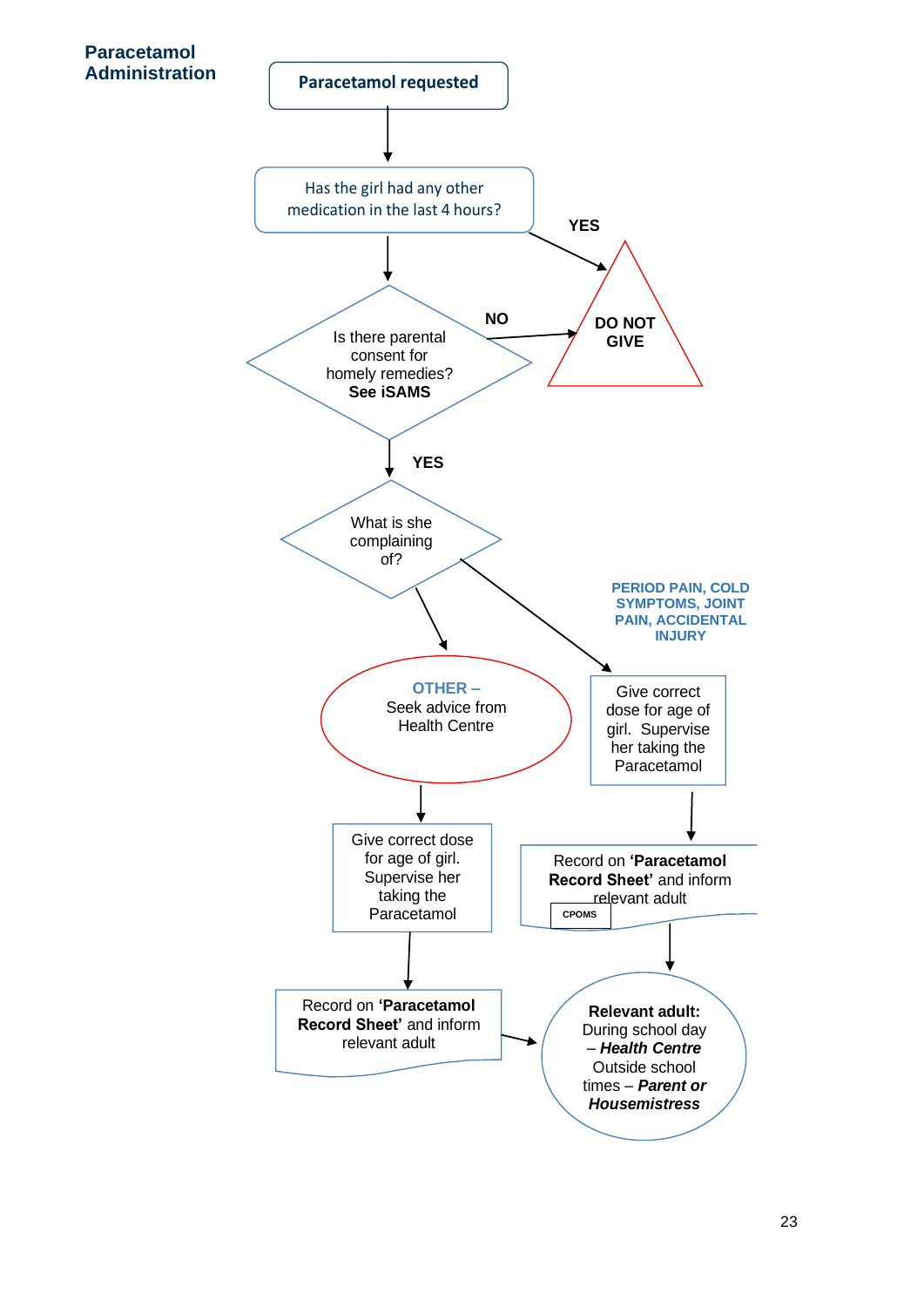| <b>Paracetamol and Piriton (anti-histamine) Record Sheet</b> |             |          |                     |        |                      |                                 |                 |
|--------------------------------------------------------------|-------------|----------|---------------------|--------|----------------------|---------------------------------|-----------------|
| <b>Date</b>                                                  | <b>Name</b> | House/DG | <b>Dosage</b><br>mg | Reason | <b>Time</b><br>given | Parent/<br>house/HC<br>informed | <b>Initials</b> |
|                                                              |             |          |                     |        |                      |                                 |                 |
|                                                              |             |          |                     |        |                      |                                 |                 |
|                                                              |             |          |                     |        |                      |                                 |                 |
|                                                              |             |          |                     |        |                      |                                 |                 |
|                                                              |             |          |                     |        |                      |                                 |                 |
|                                                              |             |          |                     |        |                      |                                 |                 |
|                                                              |             |          |                     |        |                      |                                 |                 |
|                                                              |             |          |                     |        |                      |                                 |                 |
|                                                              |             |          |                     |        |                      |                                 |                 |
|                                                              |             |          |                     |        |                      |                                 |                 |
|                                                              |             |          |                     |        |                      |                                 |                 |
|                                                              |             |          |                     |        |                      |                                 |                 |
|                                                              |             |          |                     |        |                      |                                 |                 |
|                                                              |             |          |                     |        |                      |                                 |                 |
|                                                              |             |          |                     |        |                      |                                 |                 |
|                                                              |             |          |                     |        |                      |                                 |                 |
|                                                              |             |          |                     |        |                      |                                 |                 |
|                                                              |             |          |                     |        |                      |                                 |                 |
|                                                              |             |          |                     |        |                      |                                 |                 |

Review Date: Nurse Signature: Nurse Signature:

Comment: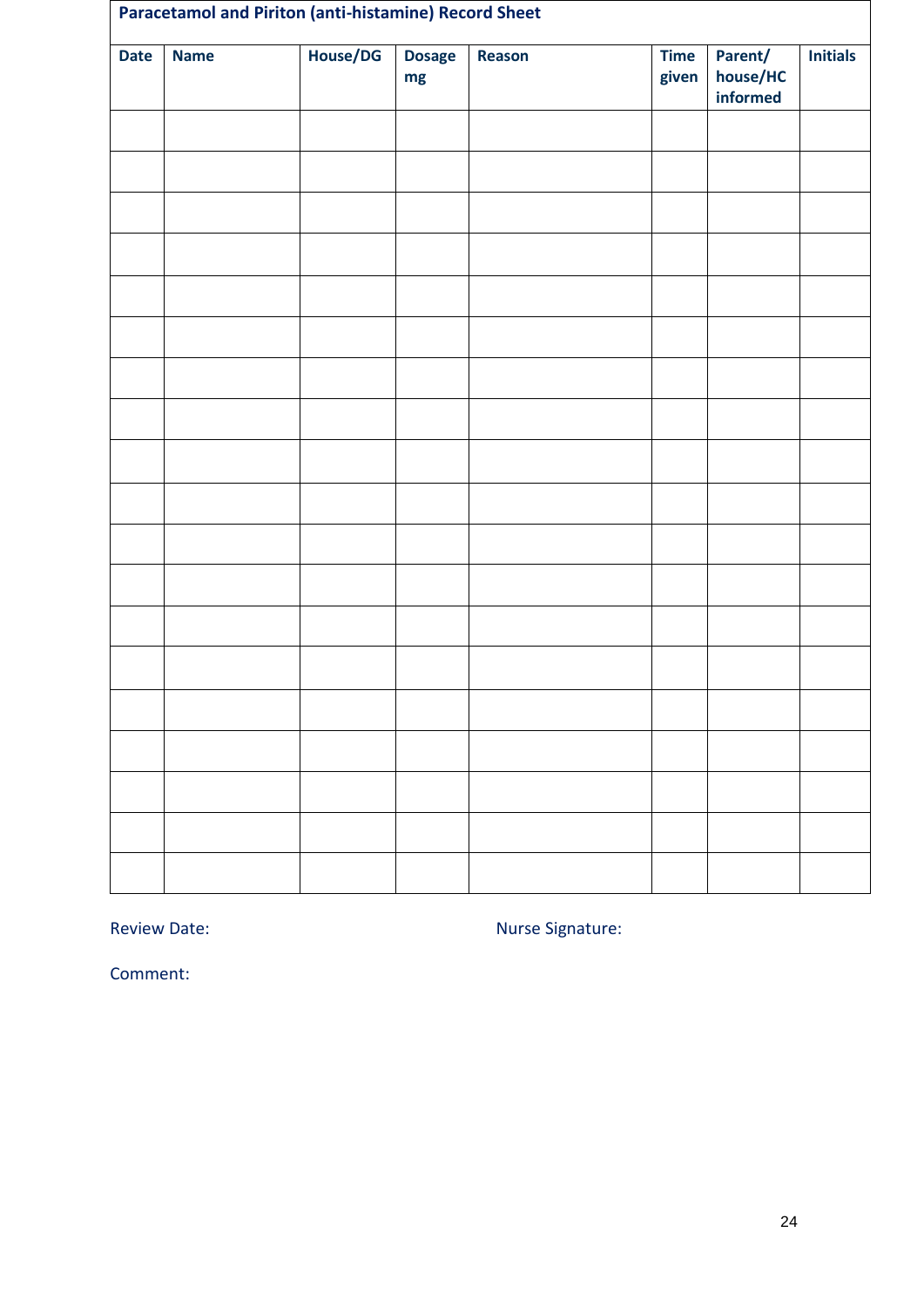## **Appendix 8 – Medication**

### **Administration of medication**

When a medicine is administered either by qualified nurses or by teaching or boarding staff, the following procedure will be followed:

- Check what the pupil has been prescribed: on the drug administration chart and the pharmacy label.
- Check the identity of the pupil
- Ask whether the pupil wants the medication
- Make sure no one has already given it.
- Prepare the correct dose for the time of day.
- Give the medication and offer a drink of water.
- Nurses/house/teaching staff will also enter the administration into the medical notes onto CPOMS.

#### **Medication from home**

Parents must inform the Health and Wellbeing Centre of any medication prescribed at home by their family GP. On return to School after a holiday, any new medication must be given to the relevant Housemistress. The School Medical Officer should then see the pupil with their medication during morning surgery at the earliest opportunity.

Any medicine from overseas should be accompanied by a letter in English to the Medical Officer giving a translation and outlining treatment.

#### **Prescription Drugs for Prep Boarders and Senior School pupils**

Short courses and long-term medication

- Medication prescribed by the School Medical Officer, accompanied by a drug administration chart is collected by a member of the Boarding House Staff from the Health and Wellbeing Centre OR a pupil may come to the Health and Wellbeing Centre to receive their medication
- All prescription drugs must be kept in a locked cupboard within the Dispensary and administered from there.
- Medication prescribed by a Doctor must remain in its original package with chemist's label clearly visible.
- Medication must ONLY be administered to the patient it has been prescribed for.
- The member of staff who administers the medication must check the dose and time of the drug which is to be administered, identify the pupil by name and observe them taking the drug. Under no circumstances should medication be pre-dispensed into medicine pots for administration at a later time.
- If the pupil refuses to take the medication an 'R' must be recorded on CPOMS and a report should be sent to the Health and Wellbeing Centre stating the reason for the refusal.
- It is the responsibility of the Housemistress to ensure that the medication is administered at the correct time when the pupil is in the Boarding House.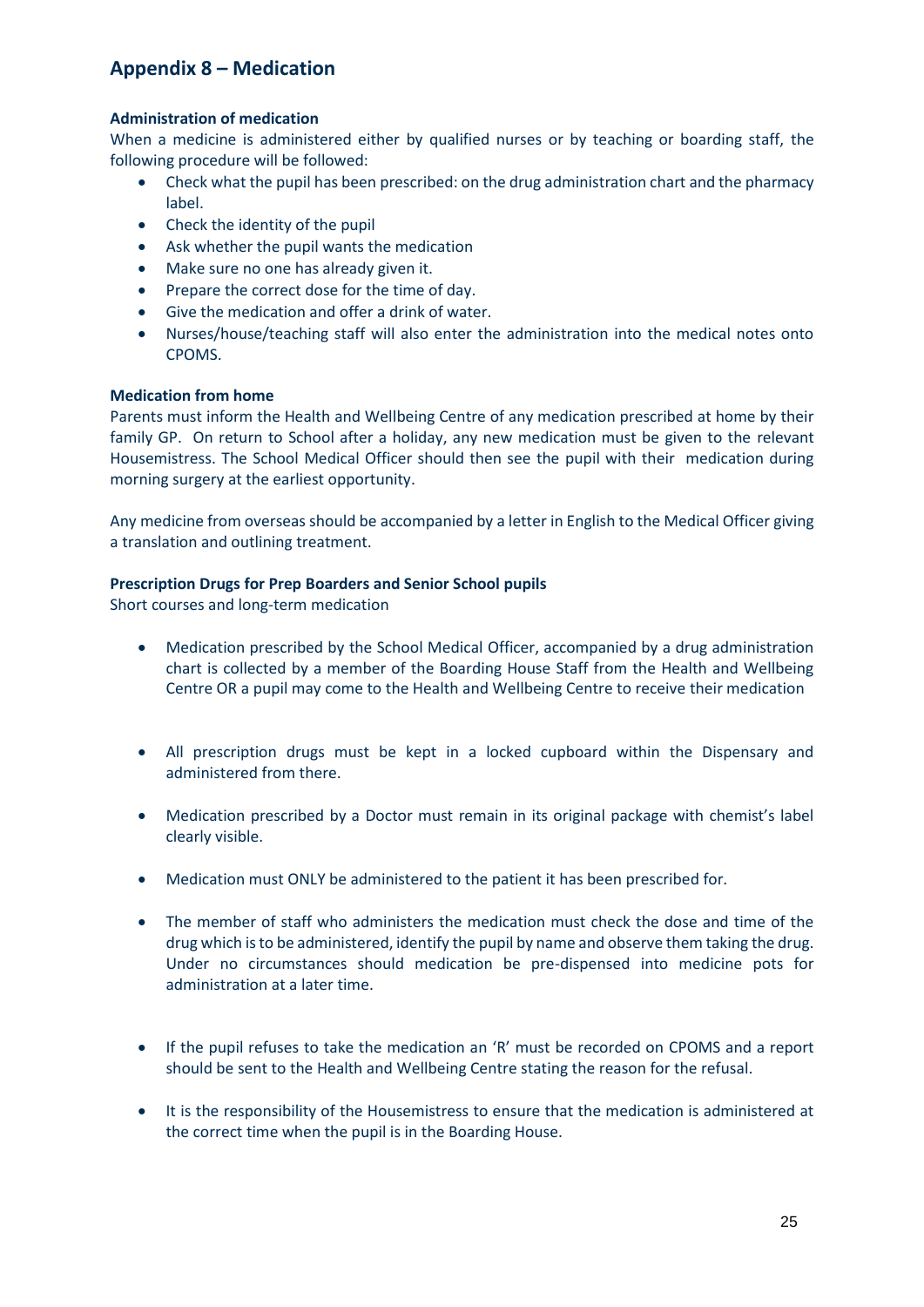#### **Prescription Medications for Year 7 – 11 Day pupils**

Medicines for day pupils should only be brought into school when absolutely necessary and should be stored at the Health and Wellbeing Centre, with the exception of inhalers and adrenaline autoinjectors. Pupils must not have medication in their possession without the knowledge of the Health and Wellbeing Centre staff. Whenever possible, day boarders must take any prescribed/regular medication outside of school hours.

#### **Prescription Drugs in MSJ Prep**

Pupils on medication should bring their medicine to school. Parents are required to email confirmation of the medicine and details of its administration to Form Tutors. This information will then be stored on CPOMS. Medicine is either kept in a locked cupboard in the Prep Office or in the fridge in the lockable Prep Kitchen. Medicine will be administered by the Form Tutor or Head of Year in accordance with the emailed instructions. All medicines are returned to parents by hand at the end of the day. Any medication given is recorded on a pupil's CPOMS record. Where medicine has been administered to an EYFS pupil, parents will be informed of the time it was administered, as soon as is practicable and before the end of the day.

#### **Prescription Drugs in the Sixth Form**

MSJ encourages Sixth Form pupils to become more independent. If pupils are prescribed medication from the School Medical Officer, they are encouraged to take their prescription and collect the medication themselves from the local chemist if they are well enough. Pupils are allowed to keep their own medication and self-administer. Pupils are required to complete a self-administration risk assessment prior to being given a prescription

All pupils are given guidance from the Health and Wellbeing Centre staff on the safe storage and administration of medication during the first week of the Autumn Term. This is reinforced every term in a talk delivered by a member of the Health and Wellbeing Centre Team. If the team is not confident that a drug will be administered or stored safely, they will order the prescription to be delivered to school and it will be sent to the Housemistress with a drug chart. This is also the protocol for all lower and middle school pupils. (see forms at the end of this appendix)

#### **The Contraceptive Pill**

On occasions the Doctor may prescribe the contraceptive pill when the patient wishes to remain confidential. In these cases, we are not permitted to inform the Housemistress and are therefore not able to follow normal dispensing guidelines. This only applies to pupils in Years 9-11. In this situation the guidelines below are followed: -

- If a middle school pupil is prescribed the contraceptive pill they are permitted to collect the medication from the Health and Wellbeing Centre and to self-administer the tablet each day.
- These pupils are deemed to be 'Fraser Competent' by the prescribing Doctor prior to any contraceptive being prescribed. They are instructed very carefully on how to take the tablet and how to store it in a safe place within their personal property.
- All pupils wishing to be prescribed the contraceptive are actively encouraged to use the contraceptive injection as this ensures their contraception without having to store medication or remember to take a tablet on a daily basis.
- Contraceptive pills are stored in the Health and Wellbeing Centre and only given to the pupil in 'one month at a time' quantities. Smaller amounts cannot be given as they are provided in a 'one month' foil pack with days of the week stamped onto the pack.
- The contraceptive pill is never prescribed for anyone Health and Wellbeing Centre staff believe would not take the drug in an appropriate way or store it in an appropriate way.
- Risks of overdose The two most noticeable signs of a birth control pill overdose are nausea and vomiting. Some women may also notice unexplained vaginal bleeding for two to seven days after the overdose has occurred. If another pupil were to overdose on contraceptive pills they would be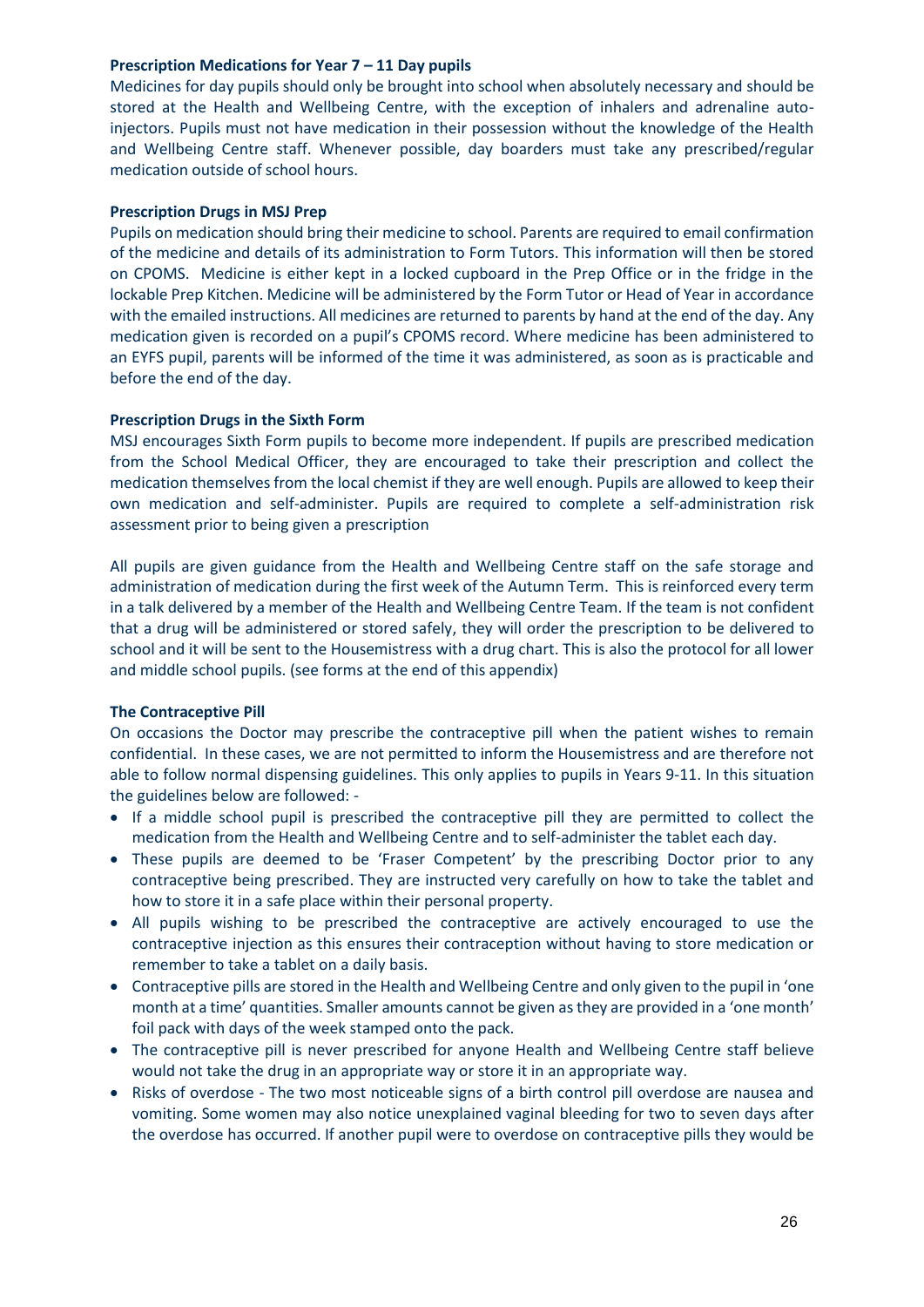taken to hospital with the empty / part empty contraceptive packet and the hospital staff informed of the number of pills that had been taken.

• As part of our (verbal) risk assessment we ask the pupils who they share a room with, whether this person would be aware that they are on the pill and how to store the medication safely. If we felt that any other pupil/s in the room were at risk of overdosing on the Contraceptive pill it would not be dispensed. It is ONLY the Contraceptive pill that Housemistresses would not be aware of pupils self-medicating and only if we could not persuade the pupil to let us inform the Housemistress. Pupils are also encouraged to talk to their parents and inform them that they are taking the contraceptive pill.

#### **Non-Prescription Medication**

Parental consent must be obtained before non-prescription medication is administered. The parental signature for consent is on the Health Questionnaire kept in pupil's medical records in the Health and Wellbeing Centre. It is the responsibility of the Nursing staff to ensure current consent and to inform the Boarding Staff of any discrepancies. This information is updated on iSAMS. This must be checked prior to the administration of any homely remedy. If there is no consent the drug must not be administered.

The Homely Remedies Guide **(Appendix 5)** allows non-nursing staff to administer medication to pupils from the general sales list, as agreed by the Medical Officer. Homely remedies (Paracetamol, Ibuprofen, Antacids, Simple Linctus, Antihistamines and Throat lozenges) must be administered using the same procedure as instructed above for prescription medication, and must be stored in a locked cupboard in The Dispensary. They must also be entered on CPOMS with relevant members of House and Nursing staff linked to the record. Homely remedies are dispensed as a single dose and are taken under supervision.

Paracetamol and Piriton (also known as Chlorphenamine) is available in the First Aid bags (in boxes of 16 tablets) for staff to dispense in single doses as per the protocol. Administration of these drugs is recorded on the Paracetamol / Piriton Record Sheet – all relevant paperwork will be included in the bag. Staff are made aware that the bag contains Paracetamol and that they must not leave the bag with pupils unattended. **(Appendix 7)**

The Health and Wellbeing Centre must be informed of any medication administered from the Homely Remedies list in the Houses or by staff on school trips.

Sixth Form Boarding Houses are supplied with a stock from the Homely Remedies Guide, for administration to pupils within the House. These must be stored in a locked cupboard and their administration must be recorded on CPOMS with the Health and Wellbeing Centre copied in. Pupils are not permitted to self-administer homely remedies.

#### **Administration of Vitamins in the Boarding House**

Vitamins must be treated in the same way as other medication in that their use must be documented. All pupils under 16 must have parental consent to have vitamins in school.

#### **Exeat Weekends and Educational Visits**

Prescribed medication must be collected and stored safely under the control of the Lead Member of Staff. The Drug Chart should also be taken and the medication administered as detailed – in the Sixth Form, pupils may be responsible for their own medication.

On return to School any member of staff who has administered medicines from the Homely Remedies list must register this on CPOMS to inform:

- The Health and Wellbeing Centre
- The appropriate Housemistress for boarders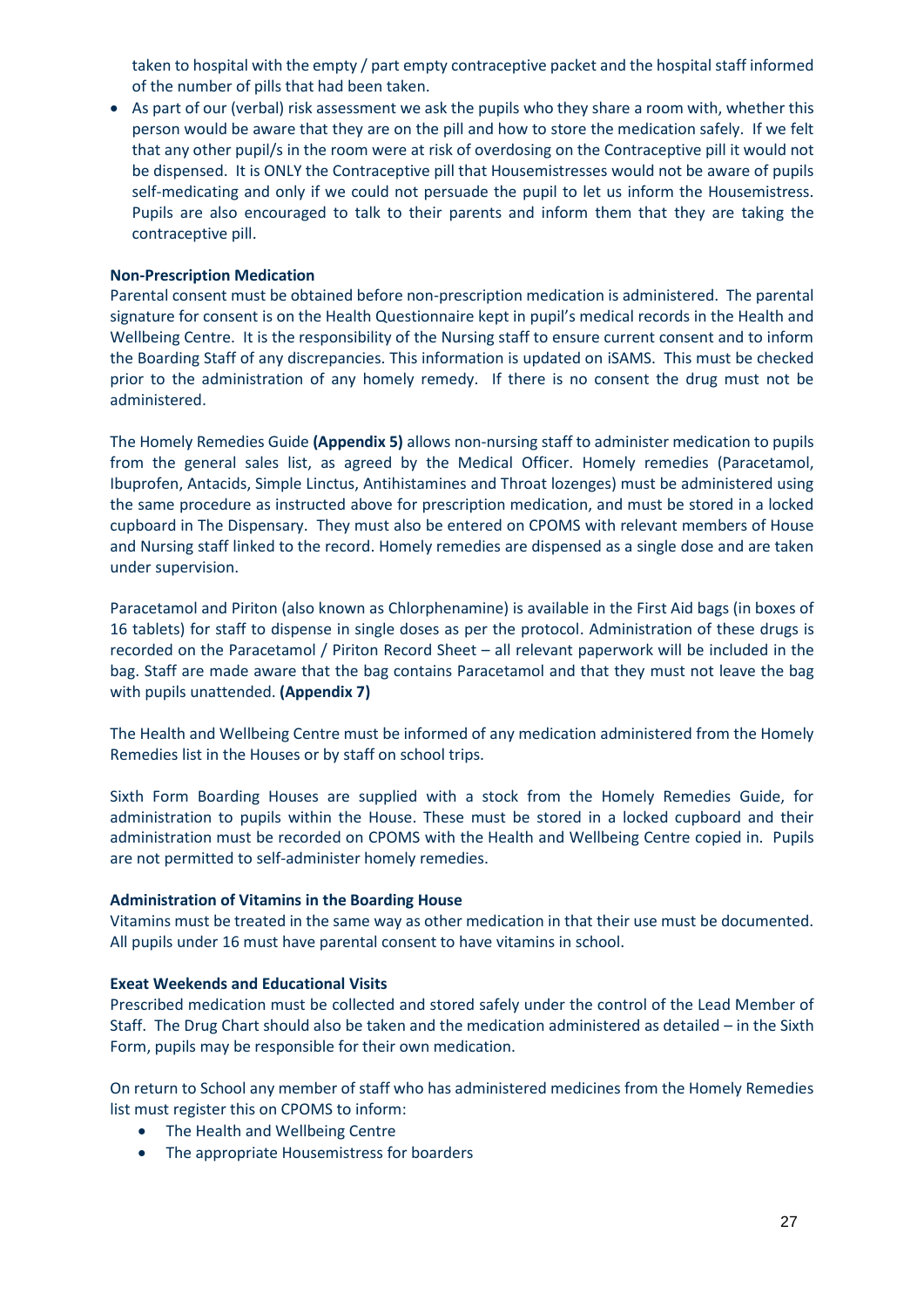• Parents for day pupils

### **Storage and Administration of Controlled Drugs**

All controlled drugs will be kept in a locked cupboard within a locked cupboard in the school Health and Wellbeing Centre. The medication will be counted prior to the administration of the next dose and this must be witnessed by two members of staff, one of which is a qualified nurse. Both members of staff should sign for the drug in the drug book. All medications, except for inhalers and Adrenaline auto-injector should be collected by parents at the end of term.

#### **Disposal of Medicines**

Any unclaimed or out of date medicines will be sent to the pharmacy for destruction. The school nurses are responsible for checking the dates of medication and arranging for the disposal of any that have expired within the Health and Wellbeing Centre and the Boarding Houses. This check is done every term.

### **Adverse Reactions to Medicines**

- Administration of the medicine will be stopped with immediate effect and the school Medical Officer or out of hours GP service will be informed.
- All details pertaining to the reaction will be documented in the pupil's medical notes and parents and boarding staff will be informed.
- Warning flags will be posted on both the pupil's paper and EMIS notes.

### **Medicines given in Error**

- The school Medical Officer or out of hours GP service will be informed as soon as the error is discovered.
- The advice given by the doctor will be taken and documented.
- All details pertaining to the error will be documented in the pupil's medical notes and parents and boarding staff will be informed.
- The School Medical Officer and nursing team will discuss the reasons for the error and put in place any measures required to prevent this happening in the future.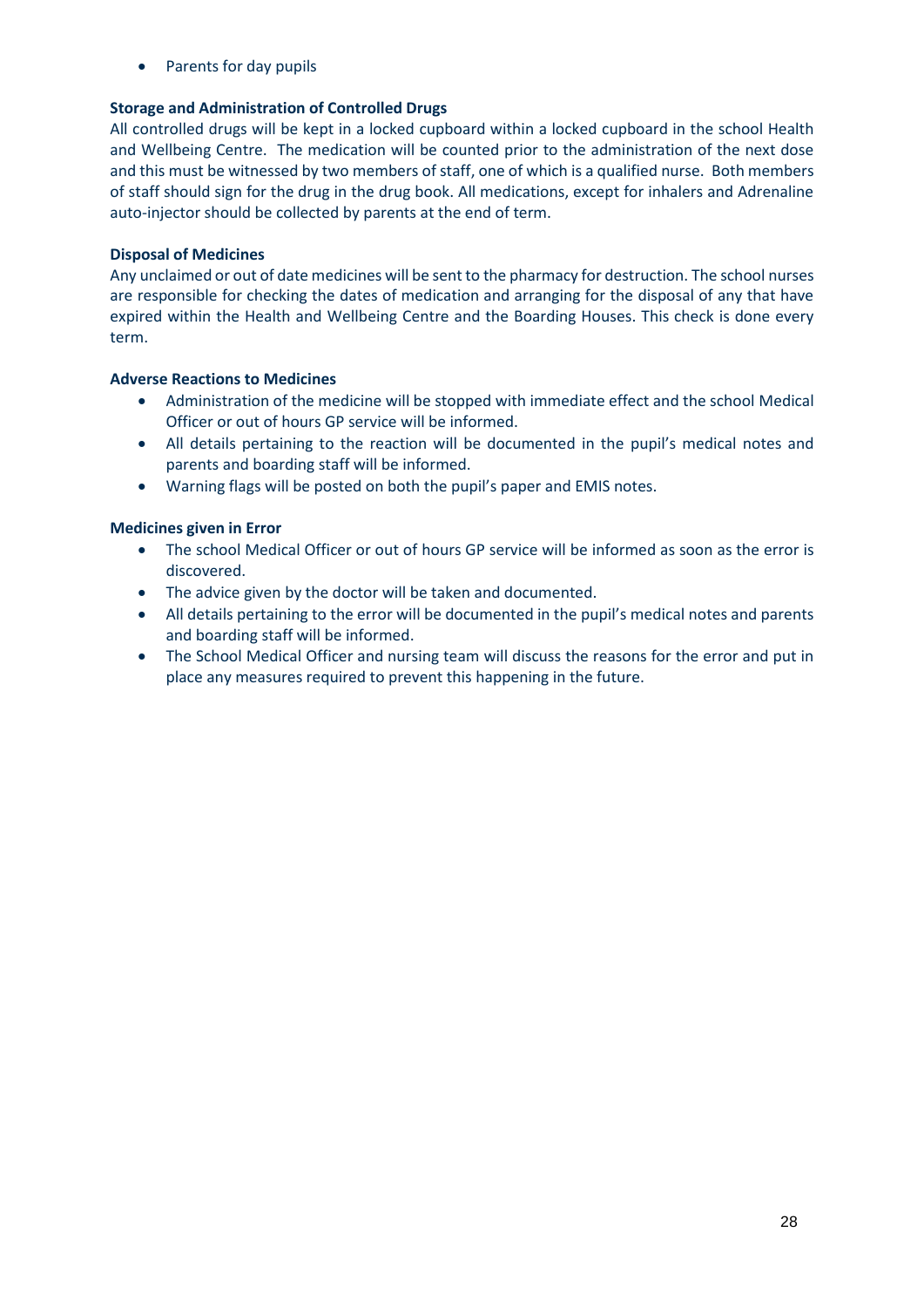## **Self-Medication Risk Assessment**

#### **Name: DOB:**

#### **House: Date of First Assessment:**

- Self-Medication is where the pupil takes responsibility for taking their own medicine
- Each pupil's capability to self-medicate must be reassessed on a regular basis and the pupil must be Fraser Competent.
- Self-medication increases understanding of their medication and the condition it is being taken for.
- Self-medication encourages responsibility for own health.
- Only a Doctor can prescribe medication to be self-administered.

#### **Drugs excluded from self-medication are:**

- Homely Remedies (Paracetamol, Ibuprofen, Simple linctus, Antihistamines, Throat lozenges and Antacids)
- Controlled Drugs

#### **Declaration**

It is my responsibility to:

- Ensure I understand what the medication is and what it is for.
- Always read and understand the label on the dispensing box and the leaflets contained within the medication box and seek explanation if I do not understand anything.
- To ensure that I understand the dose prescribed and when and how to take medication.
- To make sure that I am aware of side effects and possible allergic reactions.
- To ensure the safe storage of my medication and I appreciate the necessity for safe storage.
- Never share medication with anyone else.

#### **Comments:**

#### **Pupil:**

I have discussed the declaration above with the nurse and agree to be responsible for the administration of my own medication.

**Name of pupil:** Signature of pupil:

#### **Nurse:**

I have discussed the declaration above with the pupil and assess that they are able to be responsible for the administration of their own medication.

**Registered Nurse:** *(Full name and signature)*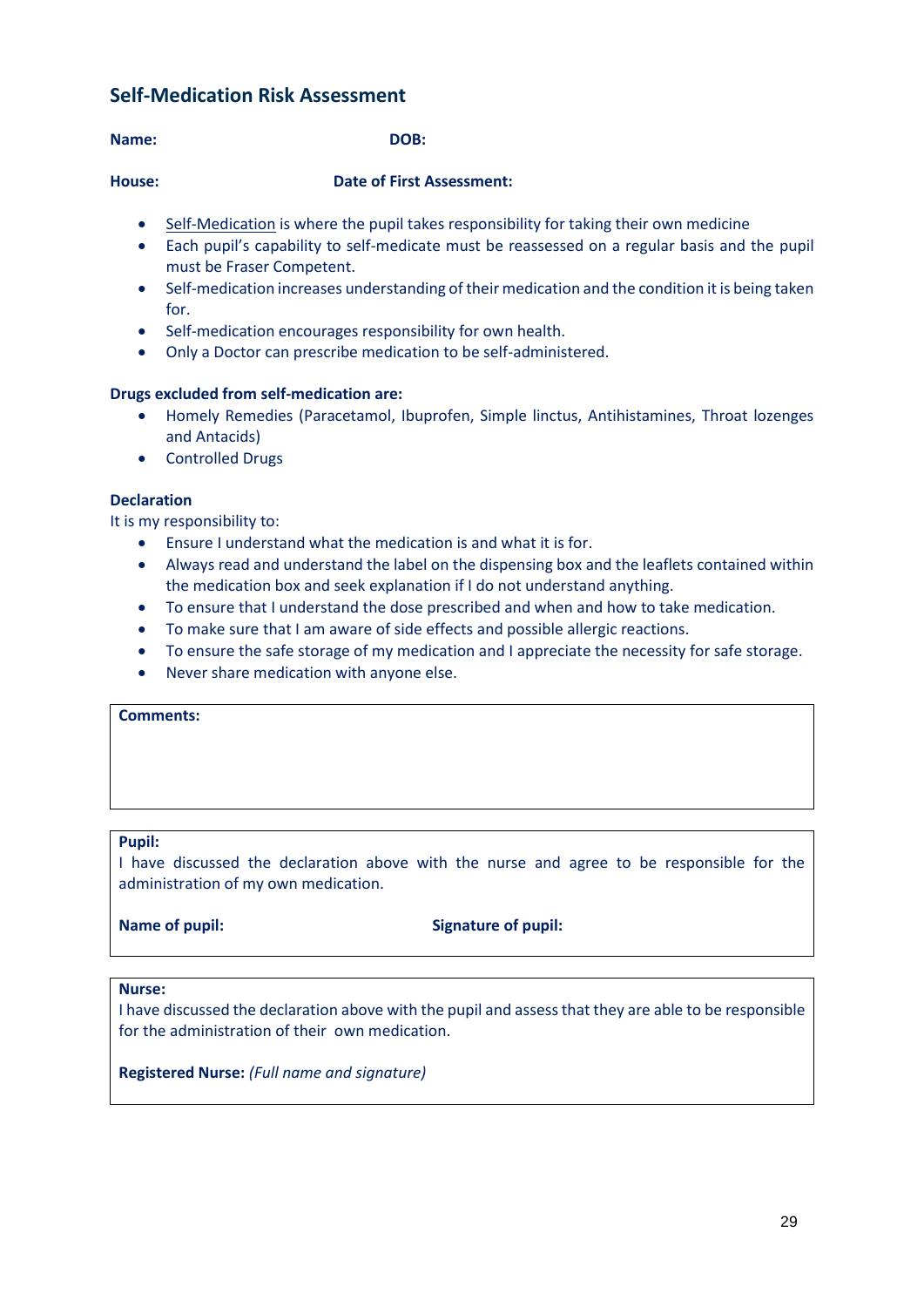### **Summary of Medical Talk to Sixth Form**

#### **Storing and Administering Medicines Safely**

- You are NOT permitted to buy homely remedies over the counter at a pharmacy. Homely remedies include; Paracetamol, Ibuprofen, Antihistamines, Simple Linctus and Antacids. All of these medicines are available in the School Health and Wellbeing Centre and Paracetamol and Ibuprofen are available in the Boarding Houses. They will be dispensed in single doses and each dose will be recorded.
- Check directions on medicines as some require taking on an empty stomach (absorbed more quickly into bloodstream)/with food (to avoid stomach irritation)/mixed with something, avoid alcohol/certain foods.
- Always keep medicines in a cool, dry, secure place out of direct sunlight (out of children's reach). Some medicines require refrigeration. Bathroom cabinets not always ideal due to humidity and warmth (an environment that speeds up a drug's breakdown process). Room temperature generally ideal.
- Always keep medicines in their original container (may look like sweets/soft drink otherwise) and do not mix medicines together in the same container, even if they are the same as they may have different expiry dates or dosages.
- Don't leave the cotton plug in a medicine bottle. This can draw moisture into the container.
- Check the expiry date each time you take medicine. Replace any medication that is out of date.
- Never use a medication that has changed colour, texture or odour, even if it has not expired. Take any capsules or tablets that stick together, are harder or softer than normal, or are cracked or chipped to the Health and Wellbeing Centre or a Pharmacy for safe disposal.
- Follow any particular storage instructions (refrigerate/out of sunlight etc)
- You are requested NOT to buy medication over the counter. If you buy medicines over the counter for a cold, you must always check the list of medicines/ingredients in each product, as many cold/flu medicines contain Paracetamol.
- Never share medicines prescribed to you with others. (may be unsuitable for them)
- Never exceed the recommended dosages
- Antibiotics: You will often feel better before you finish all the doses of medicine. It is important to complete the course prescribed to prevent the infection returning.
- Always ensure you mention any allergies/illnesses you have as some medicines may not be suitable.
- Try to take your medicine dose at the recommended intervals; taking them too close together increases the risk of side effects occurring.
- If you are taking several different medicines, check if they can be taken together, or if they must be taken at different times in order to avoid any adverse effects or a reduction in effectiveness caused by an interaction between them.
- All drugs have side effects and you should know what these are. Read the leaflet that comes with your medicine/s. Severe side effects – inform GP/999

#### **Travelling Abroad/Home**

- Before departure, list all your medications, as well as the name and number of your pharmacist.
- Pack your medicine in a holdall (hand luggage), not your suitcase.
- Take an extra supply with you in case your return is delayed.
- Never leave medicines in a car. Heat can quickly destroy medicines.
- Watch time changes. Set a separate watch to your usual time so you can remember when to take your medicine. If you are travelling for a short holiday you may find it more convenient to take your medicine in line with UK time. Generally, time zone changes of up to two hours do not appear to pose any significant problems for most medicines. Be careful of time differences of more than two hours to ensure that medicines are neither over nor under dosed.

#### **Adrenaline Auto-Injectors**

- If there are any pupils in the Sixth Form that carry an adrenaline auto-injector, ask their permission to disclose who they are and give some guidance on anaphylaxis and the use of the auto-injector.
- Offer a more in depth training to the pupil's close circle of friends.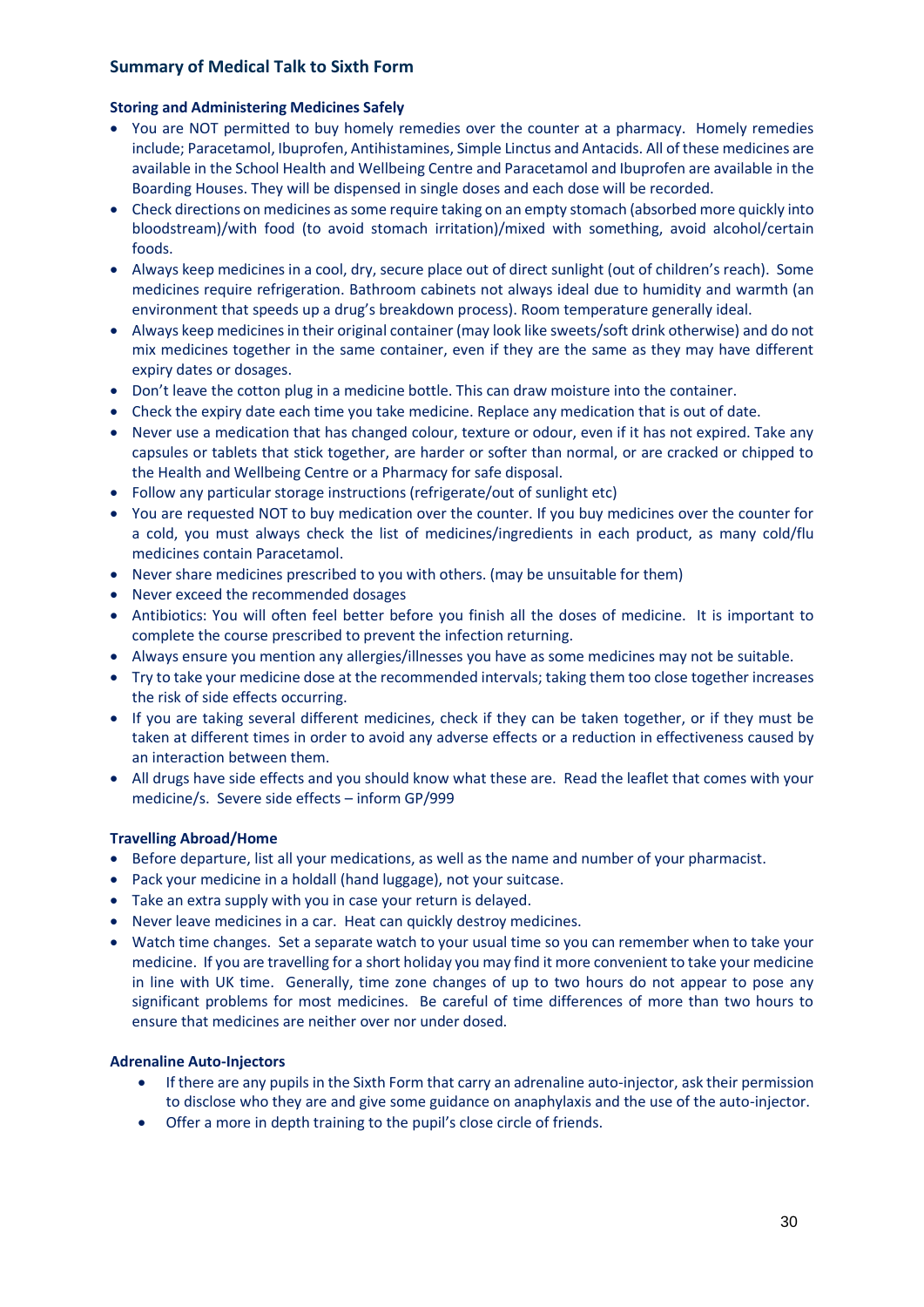# **Safe Storage and Dispensing of Medicines Check List**

Boarding House:

Date:

|                                     | <b>Medicine Talk complete</b>                                                                     |  |
|-------------------------------------|---------------------------------------------------------------------------------------------------|--|
| <b>Drug Amnesty</b>                 |                                                                                                   |  |
|                                     | <b>Dispensary Check:</b>                                                                          |  |
|                                     | Medication correctly stored                                                                       |  |
|                                     | Medication in date - checking procedure in place                                                  |  |
|                                     | Prescription medication in original packaging with                                                |  |
|                                     | pharmacy label                                                                                    |  |
| $\bullet$                           | Medicine dispensed according to policy                                                            |  |
| $\bullet$                           | Parental consent for homely remedies routinely                                                    |  |
|                                     | checked prior to dispensing                                                                       |  |
|                                     | Correct dose always given                                                                         |  |
|                                     | Paracetamol guidelines available                                                                  |  |
|                                     | All medication taken under supervision                                                            |  |
|                                     | <b>Drug records Check:</b>                                                                        |  |
|                                     | The following should be recorded in the patient notes, on                                         |  |
| CPOMS.                              |                                                                                                   |  |
| $\bullet$                           | Reason for administration                                                                         |  |
|                                     | Dose given                                                                                        |  |
|                                     | Time given                                                                                        |  |
|                                     | Signature / initial                                                                               |  |
|                                     | Pupils, Health and Wellbeing Centre and parents (if                                               |  |
|                                     | appropriate) should be informed of when the next                                                  |  |
|                                     | dose is due if applicable.                                                                        |  |
| <b>Allergies</b>                    |                                                                                                   |  |
|                                     | The allergy status of all pupils and staff MUST be<br>checked<br>any<br>medication<br>prior<br>to |  |
|                                     | being<br>administered.<br>Known allergies must be clearly                                         |  |
|                                     | recorded in the patient's notes                                                                   |  |
|                                     | <b>Adrenaline auto-injectors</b>                                                                  |  |
|                                     | Accessible to all staff                                                                           |  |
| Travel with pupil on trips / Exeats |                                                                                                   |  |
| Regular check of expiry dates       |                                                                                                   |  |
| <b>Drugs from overseas:</b>         |                                                                                                   |  |
| What is the school procedure?       |                                                                                                   |  |
|                                     | Are procedures followed?                                                                          |  |
| <b>Comments:</b>                    |                                                                                                   |  |
|                                     |                                                                                                   |  |
|                                     |                                                                                                   |  |
|                                     |                                                                                                   |  |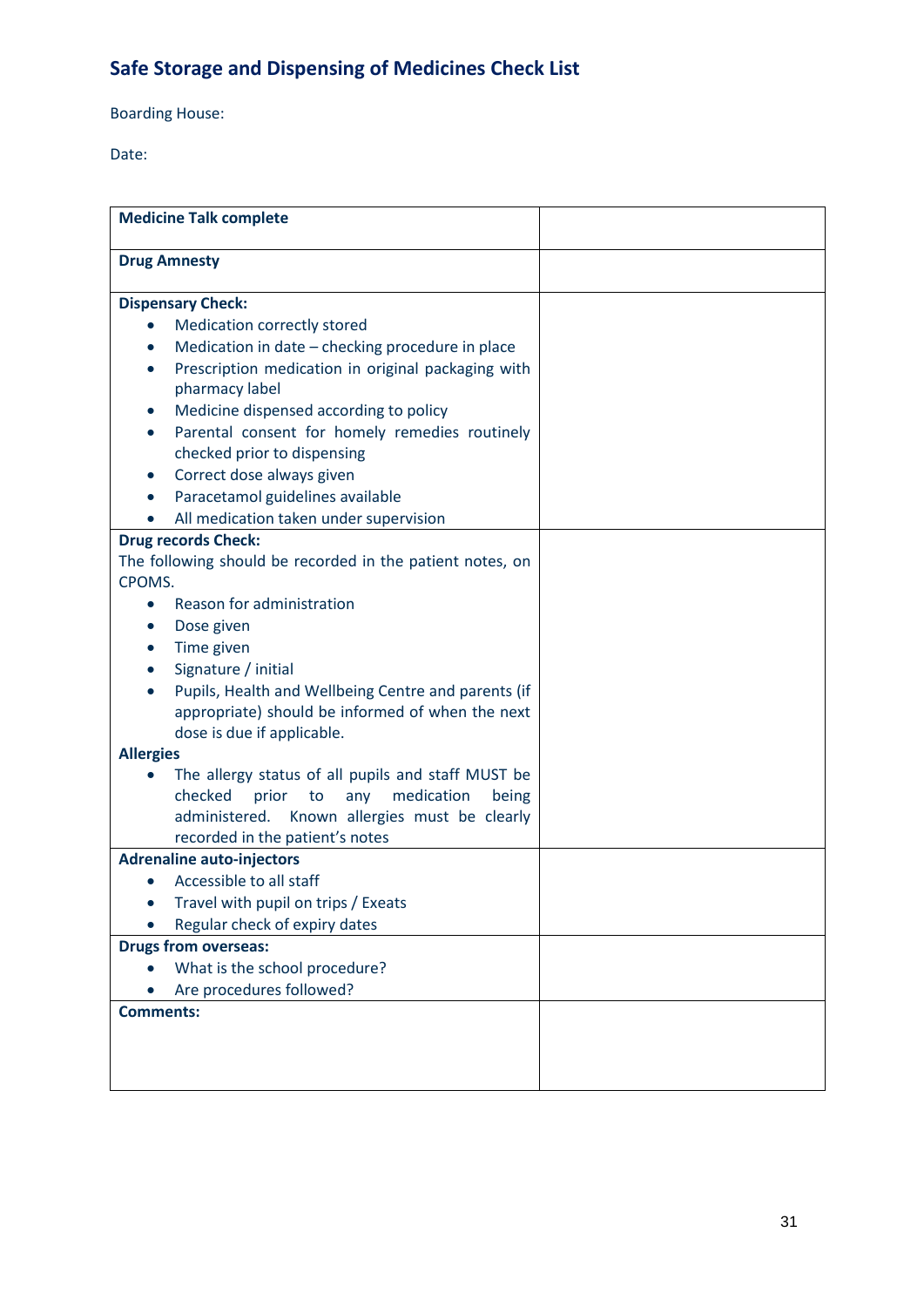## **Appendix 9 - Medical Emergencies Procedure**

In the event of a sudden unexplained or possibly life-threatening medical situation or a severe illness or injury, please dial 999 for Emergency Medical Services. The incident should be handled expediently, efficiently and calmly. Examples of life-threatening conditions may include, but are not limited to, the following:

- Choking,
- Severe chest pain and/or shortness of breath,
- Loss of consciousness,
- Uncontrolled bleeding
- Debilitating injuries
- Anaphylaxis

If an employee, resident, pupil, visitor, guest or patient incurs an injury/illness that appears to be lifethreatening, the person reporting the incident should immediately call 999 and provide the dispatcher with:

- their name;
- their location;
- name of the injured/ill person, if known;
- nature of the injury/illness, if known;
- any special directions regarding the situation or location

Unless otherwise requested or indicated, the injured/ill person should be transported by ambulance to the hospital.

After calling 999, the following key contacts must be informed:

| • The Health and Wellbeing Centre           | 01684 574454 (7454) |
|---------------------------------------------|---------------------|
| • The Director of Pastoral Care             | 01684 584628 (7628) |
| • The Director of Operations and Compliance | 01684 584604 (7604) |

#### **Malvern St James Employees**

The above offices must be contacted when employees have work-related illnesses of a minor or major nature within normal working hours. The employee's line manager is responsible for completing an "Accident Report" form regardless of whether the illness or injury has occurred on or off the school site. The accident report form can be found on MS Teams. The Accident Report must be: completed within 48 hours of the occurrence; and submitted to the Director of Operations and Compliance.

#### **Non-Malvern St James Employees**

All accidents which involve persons who are not employed by the school must be reported immediately to the Director of Operations and Compliance, as above.

#### **Pupils**

Inform the Health and Wellbeing Centre and the pupils' parents immediately. Document all known information on CPOMS

#### **Assisting in a Medical Emergency**

- You can always do something to help in any emergency.
- Take appropriate safety precautions for yourself and the safety of others.
- Be alert to possible dangers at the scene. Move a victim only if the victim's life is endangered.
- Communicate effectively, giving specifics on what, where, when, and the number of persons involved. Ask a conscious victim for permission before giving care
- Provide necessary information to Emergency Services upon their arrival.
- Comfort the victim as well as bystanders.
- Keep the area free of unnecessary traffic and help protect the victim from possible dangers.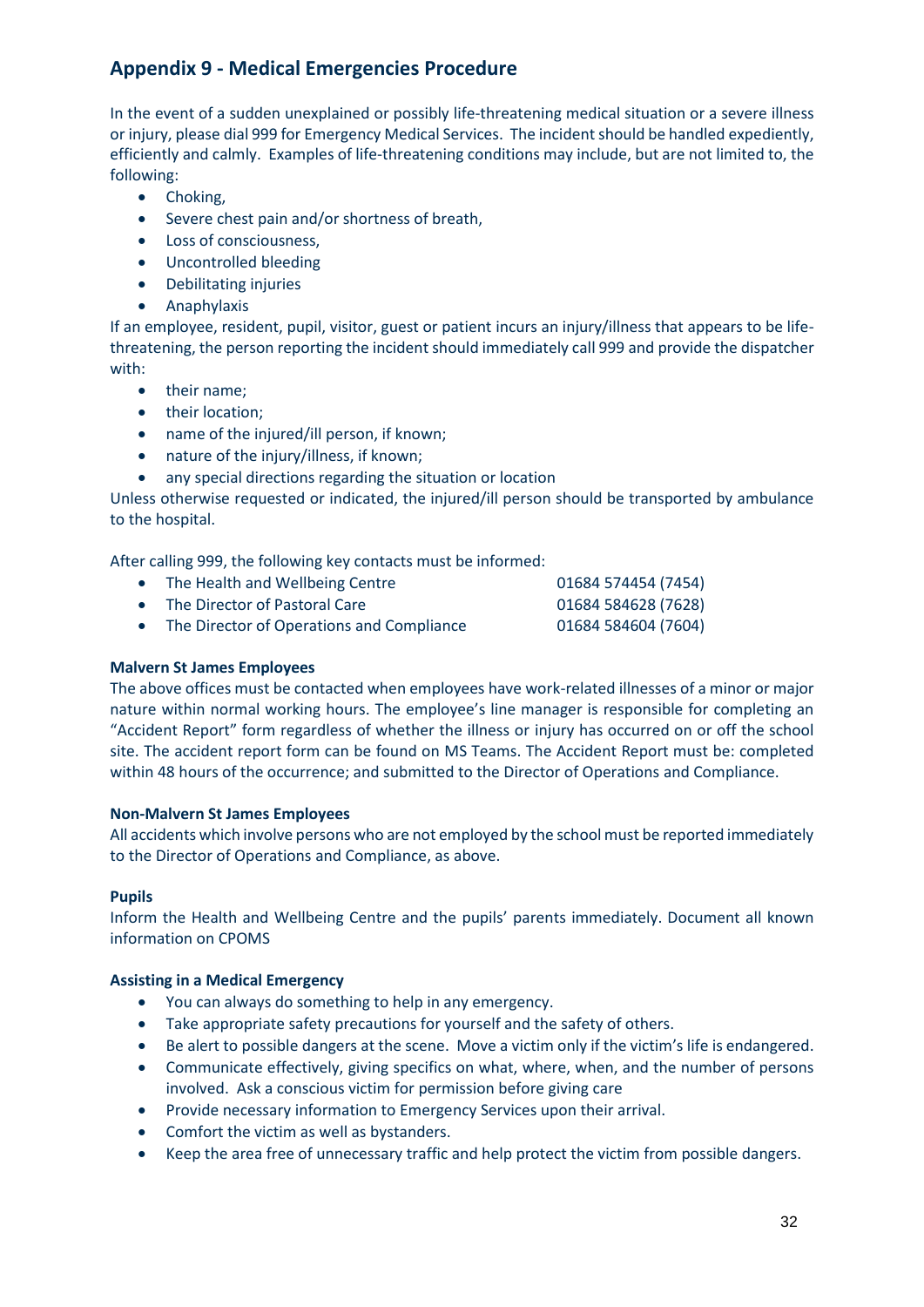## **Appendix 10 - MSJ Pandemic Procedure**

This procedure has been written in response to the real risk of influenza or another pandemic. A pandemic is the world wide spread of a new disease. An influenza pandemic occurs when a new influenza virus emerges and spreads around the world and most people do not have immunity. The school is mindful of the need to ensure it is in a position to respond to any such event but also not to cause unnecessary alarm by the production of such a policy.

### **Background**

Influenza is an acute respiratory illness due to infection with the influenza virus and is deemed to be the highest risk to the School. Uncomplicated influenza is defined as influenza presenting with fever, catarrh and generalised symptoms (headache, malaise, muscular and joint pain) and sometimes gastrointestinal symptoms, but without any features of complicated influenza.

The World Health Organization (WHO) closely monitors all strains of influenza globally to see whether these viruses develop into a pandemic. The WHO operates a 6-level system of alerts in which level 6 indicates a global pandemic.

We closely monitor updates from the WHO and in the event of such an outbreak we would follow the guidelines of Public Health England and the WHO. Any specific instructions for monitoring would be added as an appendix of the policy.

The typical symptoms are: Sudden fever, sudden cough. Other symptoms may include: Headache, tiredness, chills, aching muscles, limb or joint pain, diarrhoea or stomach upset, sore throat, runny nose, sneezing, loss of appetite.

Current Advice: Day pupils who are ill and who have flu-like symptoms must stay at home and contact either their GP or NHS 111.

If a diagnosis of flu has been made the school must be informed.

#### **Personal responsibility**

Staff and pupils are encouraged to note the following general advice, which can help prevent the spread of flu.

- CATCH IT: Cover your nose and mouth when coughing or sneezing and use a tissue.
- BIN IT: Dispose of dirty tissues, bag them and bin them.
- KILL IT: Maintain good basic hygiene, wash your hands frequently with soap and HOT water and clean hard surfaces regularly e.g. door handles, phones and worktops.

In the event of a case in school

- We will aim to treat rather than contain
- The pupil/s will be isolated appropriately
- Parents of the child with flu will be informed immediately
- If possible, parents will be asked to collect their child and for the child to remain at home until they are fully well and symptom free. If a pupil from an overseas family contracts flu, the guardian should provide appropriate care off site. Staff will be informed
- The Director of Pastoral Care will inform parents if there are a high number of cases
- The school may need to be closed if the numbers are so high that staffing resources are not adequate to care for the children
- In the event of a closure the school will provide pupils with academic work to complete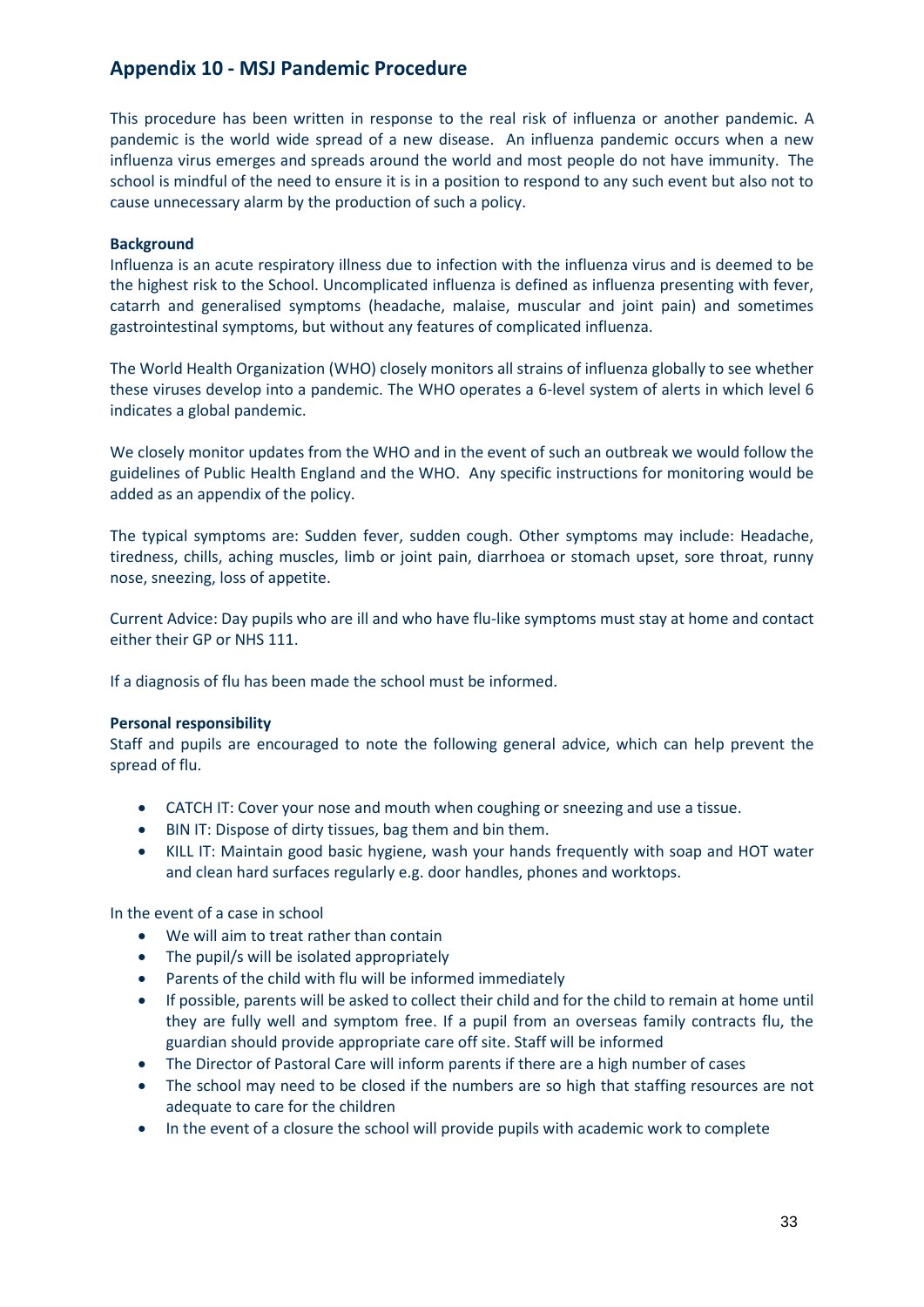• If the school is forced to close during a public examination period, steps will be taken to notify the examination boards and to provide alternative arrangements.

### **Contingency planning**

- The school will review plans regularly in response to advice from the Department of Health
- The school will ensure that the Health and Wellbeing Centre is well stocked and that Housemistresses have the equipment that they need
- The school will not stockpile anti-viral medication and equipment
- The school will ensure that parent and staff contact details are up to date
- The school will maintain a list of contacts at the local Health Protection Unit who will help to assess the situation within the school and advise on further measures.
- The school will maintain an up to date cover time-table to ensure that lessons are covered in the event of staff absence. The allocation of cover is managed by the school Attendance Administrator
- The school Housekeeping Department will ensure that staff absence is covered so that high hygiene levels are maintained

If you feel you have flu-like symptoms:

- Stay home and rest.
- Take medicines such as Aspirin, Ibuprofen or Paracetamol to relieve the symptoms, children under 16 should not be given Aspirin or flu remedies containing Aspirin.
- Drink plenty of fluids.

### **General public health measures affecting schools during a pandemic**

The school will follow the best advice given to meet the needs of its community, accepting that the school cannot operate in isolation to public health measures.

Current government guidance is that people should try to continue their everyday (essential) activities as normally as possible during a pandemic, while taking personal responsibility for self-protection and social responsibility to lessen the spread of the virus.

The school will follow medical and public health advice on any subsequent waves of pandemic.

### **School actions**

The view of the majority of medical scientists is that a global pandemic of a new flu virus such as avian flu or swine flu is increasingly likely and probably inevitable. In the event of receiving advice from medical/governmental sources that a flu pandemic is imminent, the school will:

- Refer to the Critical Incident Policy
- Inform parents promptly of the situation and the school's response
- Update the school's response regularly in line with the emerging situation
- Use email and other appropriate means to inform parents, so that advice is prompt and easily accessible, including arrangements for any exam candidates
- Act strictly on the generic advice given to the national population by the Chief Medical Officer and appropriate government agencies, such as the Health Protection Agency and LA

In preparing for a possible pandemic situation the school will act to:

- Publicise appropriate information and ensure reminders with regard to personal hygiene are on display and announced to pupils
- Check sufficient stocks of cleaning products such as tissues, soaps, detergents and alcohol gels are available for use